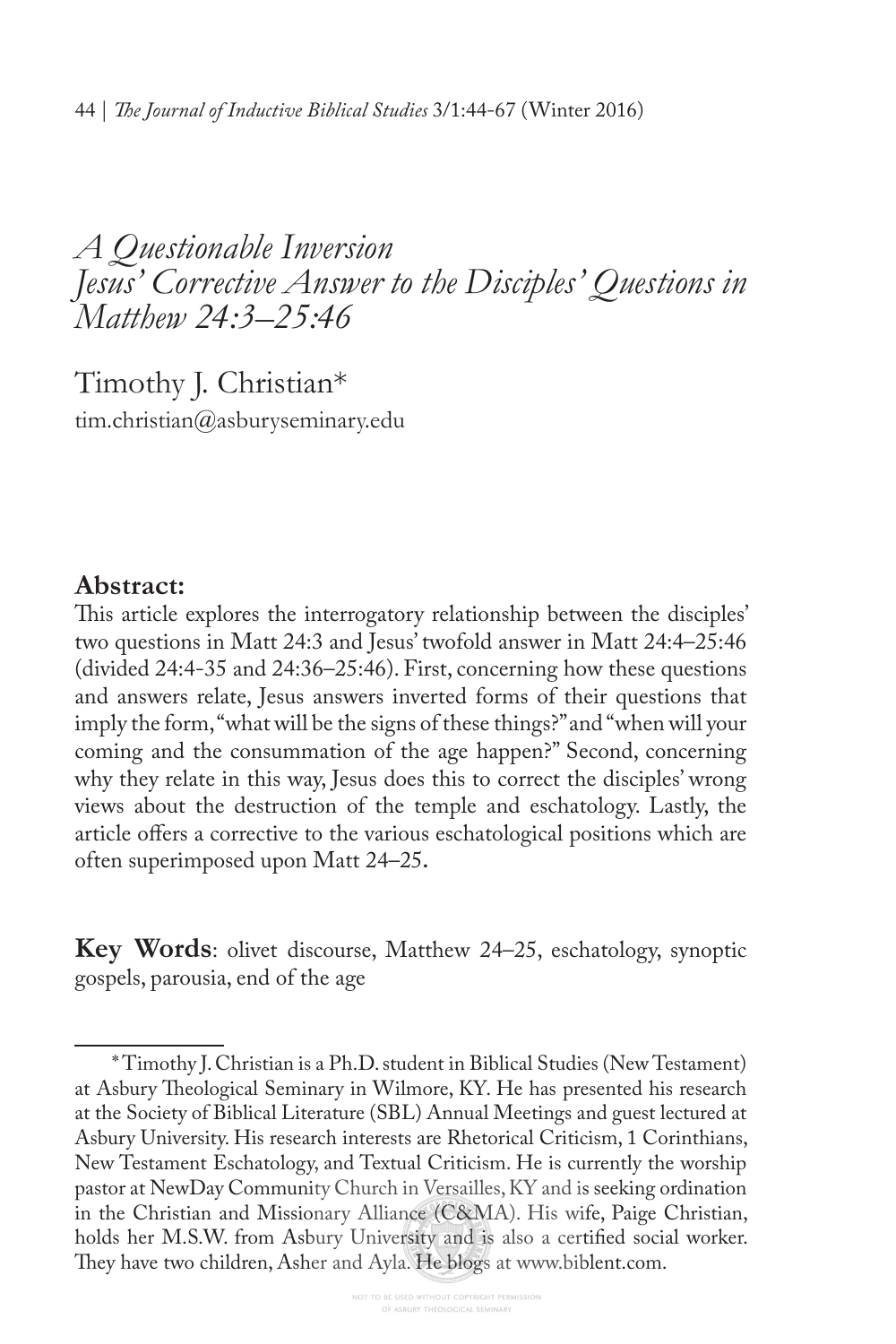## **Introduction**

The complexities regarding the Olivet Discourse know no end. One such dispute in Matthew's account in Matt 24-25 regards whether or not Jesus precisely answers the disciples' questions of 24:3 within his response that follows in 24:4–25:46. Some scholars hold that Jesus only answers one of the questions with some asserting only the first question $-$  "when will these things be?"— and others only the second<sup>2</sup> — "what will be the sign of your coming and of the consummation of the age?" Others maintain that Jesus answers both questions with some insisting that he alternates back and forth throughout only 24:4-35,<sup>3</sup> while others view him as answering

2. See Anthony Buzzard, "The Olivet Discourse: Mostly Fulfilled or Mostly Unfulflled?" *Journal from the Radical Reformation* 12 (2004): 11-22; Donald Alfred Hagner, *Matthew 14-28*, WBC 33B (Dallas: Word, 1995); John F. Walvoord, "Christ's Olivet Discourse on the End of the Age," *BSac* 128 (1971): 109-116; John F. Walvoord, "Christ's Olivet Discourse on the End of the Age: Signs of the End of the Age," *BSac* 128 (1971): 316-26; John F. Walvoord, "Christ's Olivet Discourse on the Time of the End: Prophecies Fulflled in the Present Age," *BSac*  128 (1971): 206-14; John F. Walvoord, "Is a Posttribulational Rapture Revealed in Matthew 24?" *GTJ* 6 (1985): 257-66; and Ray M. Wenger, "Hermeneutical Keys to the Olivet Discourse: Part 3: Matthean Eschatology (Matt 24-25)," *Journal of Dispensational Teology* (Summer/Fall 2014): 127-58.

Walvoord asserts, "Matthew does not record Christ's answer to the frst question but does record the answer to questions (2) and (3) which both deal with the second coming of Christ" ("Posttribulational Rapture," 260). Similarly, Hagner states, "Remarkably, the frst question, concerning 'when' (**πότε**) these things were to occur, is not answered in the discourse" (*Matthew*, 688). Buzzard also coincides, "If there is no future identifable crisis, then the entire point of the discourse is lost. Jesus will have given no certain sign of his impending arrival and the disciples' question will remain unanswered" ("Olivet Discourse," 22).

3. See John Nolland, *Te Gospel of Matthew: A Commentary on the Greek Text,*  NIGTC (Grand Rapids: Eerdmans, 2005); David L. Turner, *Matthew*, BECNT (Grand Rapids: Baker, 2008); and David L. Turner, "The Structure and Sequence of Matthew 24:1-41: Interaction with Evangelical Treatments," *GTJ* 10 (1989):  $3 - 27$ .

Turner says, "since neither Matthew nor the other synoptists supply an explicit outline of Jesus' answer with the two events neatly divided. Rather, both events are evidently so intricately interwoven that no consensus has been reached in the attempt to sort them out from each other" ("Structure and Sequence," 3).

<sup>1.</sup> See N. T. Wright, *Jesus and the Victory of God* (Minneapolis: Fortress, 1996), 346.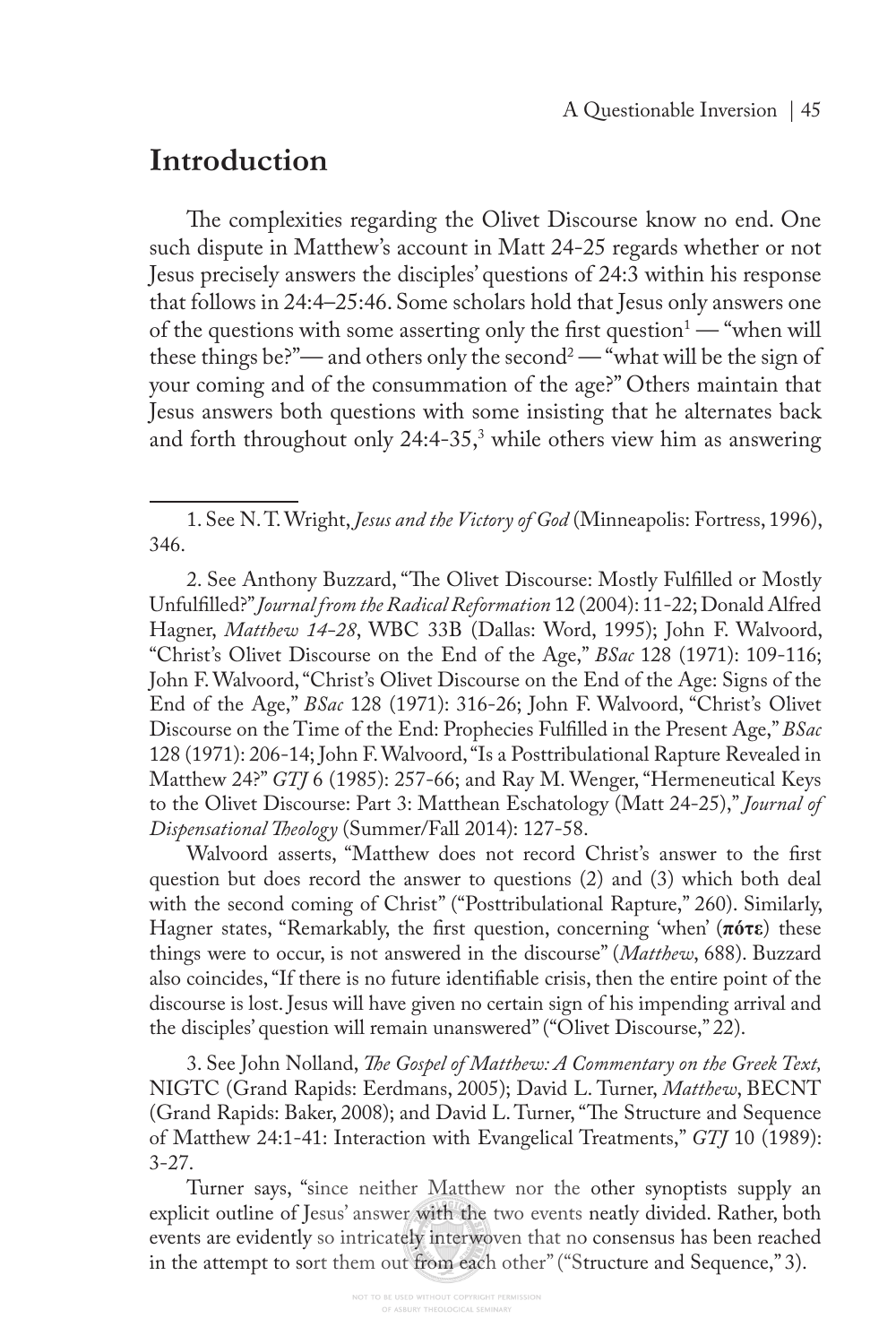one at a time,<sup>4</sup> the first question in 24:4-35 and the second in 24:36–25:46 respectively.5 Still others argue that Jesus answers neither of the disciples' questions, but rather that his discourse rejects their questions outright.<sup>6</sup>The latter two proposals are most plausible and convincing though they seem to be at odds with each other. On the one hand, R. T. France contends for a one-to-one correlation between the frst question of the disciples and the frst part of Jesus' response in 24:4-35, and between the second question and the second part of Jesus' response in 24:36–25:46. On the other hand, Ulrich Luz highlights that there is in fact a sense in which Jesus does not directly answer their posed questions and in some senses rejects them through his response in the discourse. The present study will attempt to reconcile these two divergent and persuasive accounts of France and Luz, namely, that there is a direct connection between the two

5. Lassman captures the difculty of this "both" approach when he asks, "Does Jesus answer the questions of the disciples by taking them up one at a time or does he alternate back and forth?" ("Matthew 24," 2). He affirms, "Jesus answers both of these questions" ("Matthew 24," 2).

6. See Fred W. Burnett, "Prolegomenon to Reading Matthew's Eschatological Discourse: Redundancy and the Education of the Reader in Matthew," *Semeia*  31 (1985): 91-109; and Ulrich Luz, *Matthew 21-28*, Hermeneia (Minneapolis: Fortress, 2005). Luz opines, "In my judgment, both of the questions of the disciples asked – not just the frst one – are in a sense rejected by Jesus' discourse that follows" (*Matthew*, 191). Furthermore, he clarifes, "Jesus does not precisely answer the question about the time of the destruction of Jerusalem, even though he says much in vv. 15-22 about the destruction of Jerusalem and also often (vaguely) refers to time ('then' seven times). He also answers the question about the sign only by speaking in v. 30 of a sign that in reality is no sign" (*Matthew*, 191). Burnett comments, "Jesus, however, never explicitly answers the question, unless verses 14 and 29-30 could be indirect and ambiguous answers" ("Prolegomenon," 100).

<sup>4.</sup> See William David Davies and Dale C. Allison, *A Critical and Exegetical Commentary on the Gospel According to Saint Matthew*, ICC (Edinburgh: T&T Clark, 1988); R. T. France, *Te Gospel of Matthew*, NICNT (Grand Rapids: Eerdmans, 2007); Craig S. Keener, *Bible Background Commentary*: *New Testament*  (Downers Grove, IL: IVP, 1993; Ernie V. Lassman, "Matthew 24: Its Structure and Interpretation," (MSTh thesis, Concordia Theological Seminary, 1991); and Leon Morris, *Te Gospel according to Matthew*, PNTC (Grand Rapids: Eerdmans, 1992), though he makes the division at 24:29. France divides the discourse into three sections: "the disciples' double question (24:3), Jesus' answer to the frst part of that question (24:4-35), and his answer to the second part of that question (24:36–25:46)" (*Matthew*, 893-94). In addition, Lassman comments upon 24:36 saying, "Jesus is fnished with His discourse on the destruction of Jerusalem and now addresses the question about His return" ("Matthew 24," 62).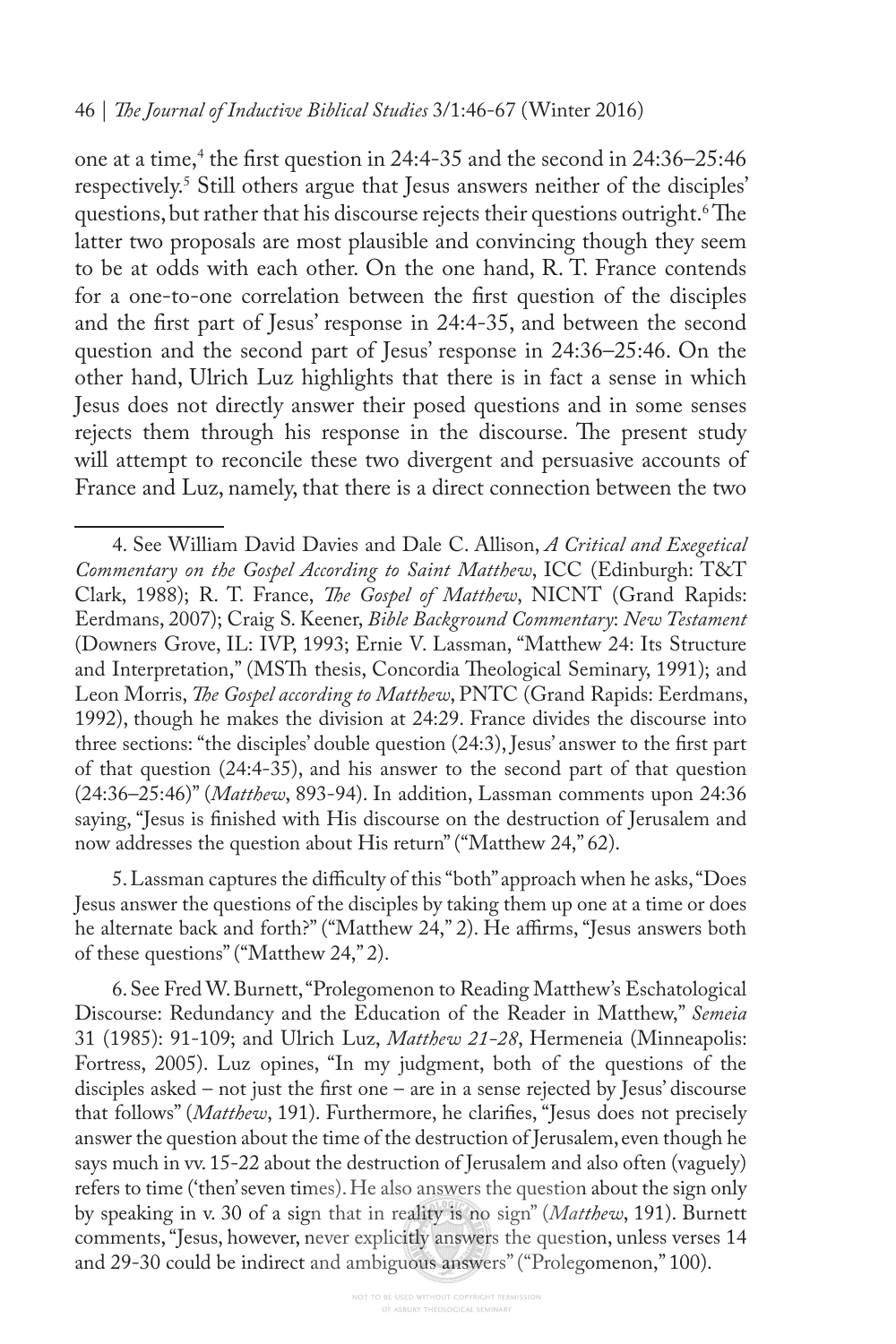questions in 24:3 and the two part response in 24:4-35 and 24:36–25:46, while simultaneously exhibiting a disconnection between these. As such, this paper will argue that Jesus does not precisely answer the disciples' two questions in 24:3, but rather two inverted forms of their questions namely, "*what* will be the *signs* (plural) of these things [i.e. the destruction of the temple]?" in 24:4-35 and "*when* will the **παρουσία** and **συντέλεια**  of the age happen?" in 24:36–25:46—which is a radical transformation of their questions that serves as a corrective to their unseemly assumptions about Jesus.

### **Preliminary Matters**

Before addressing the primary concerns of the present study, two preliminary matters must frst be addressed: (1) the number of questions posed by the disciples in 24:3 and (2) the structure of Jesus' response in 24:4—25:46.

### *The Number of Questions (Matt 24:3)*

First, with regard to the number of questions, most scholars underscore the vitality of understanding the disciples' questions in 24:3 for the interpretation of the whole discourse. Jason S. Longstreth says, "This entire discourse was initiated by the disciples' question and therefore its interpretation rests on that question."7 Furthermore, Luz comments, "Much depends on the interpretation of this double question, since in the opinion of most exegetes it determines the interpretation of the entire chapter."8 Now while scholars agree that the questions are critical, the difficulty arises, however, when it comes to interpreting them and how many there are. Some very ancient witnesses suggest as many as three: (1) "when will these things be?", (2) "what will be the sign of your coming?", and (3) "what will be the sign ... of the end of the age?"9 Even some scholars today argue in the same vein.<sup>10</sup> Others however contend that there is really only one question, though there are two interpretative camps regarding its substance. One group argues for an appositional reading suggesting that these two questions are one and the same referring to the destruction of

<sup>7.</sup> Jason S. Longstreth, "Matthew 24: The Destruction of Jerusalem or the End of History?" (MA thesis, Johnson Bible College, 2009), 20.

<sup>8.</sup> Luz, *Matthew,* 190.

<sup>9.</sup> Luz cites both Augustine and Jerome (*Matthew*, 190).

<sup>10.</sup> Walvoord, "Posttribulational Rapture," 260.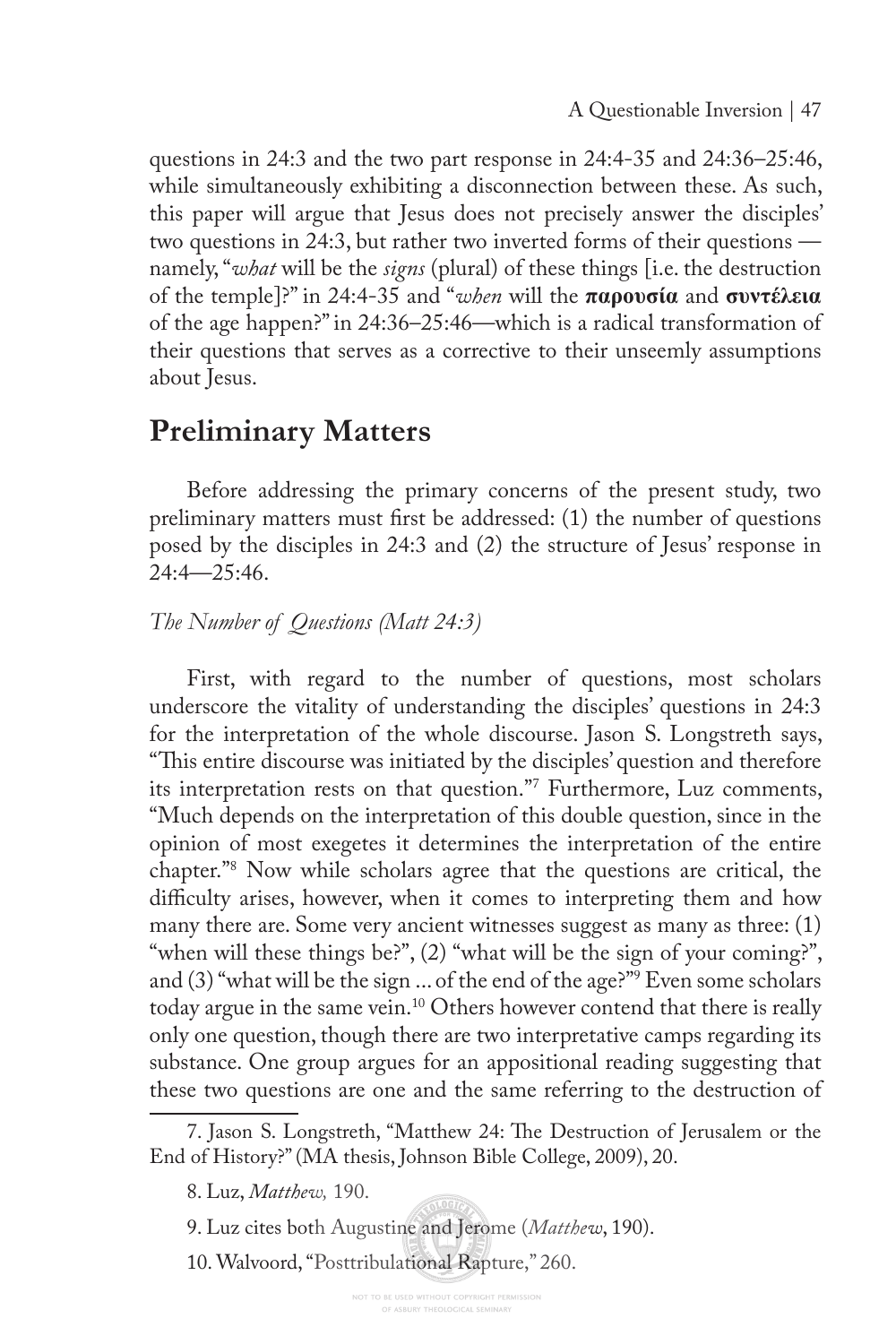the temple (a preterist view), $11$  while the other insists upon an epexegetical reading proposing that the second question explains the frst one (a futurist view).12 However, the majority of scholars today suggest that the disciples only ask two questions, and this is much to be preferred.<sup>13</sup> First and foremost, the grammar of 24:3 only allows two questions. Those who argue for three questions are forgetting the Granville Sharp rule which states:

> When the copulative **καί** connects two nouns of the same case, [viz. nouns (either substantive or adjective, or participles) of personal description, respecting office, dignity, affinity, or connexion, and attributes, properties, or qualities, good or ill, if the article,  $\dot{\phi}$ , or any of its cases, precedes the frst of the said nouns or participles, and is not repeated before the second noun or participle, the latter always relates to the same person that is expressed or described by the frst noun or participle.14

With the exception of it being impersonal, the question τί τὸ σημεῖον τῆς σῆς παρουσίας καὶ συντελείας τοῦ αἰῶνος; fts Sharp's rule. As such, Daniel B. Wallace identifes 24:3 as an exegetically and theologically signifcant text that is an "ambiguous impersonal TSKS" construction. Therefore, from a grammatical standpoint, the sign σῆς παρουσίας and συντελείας τοῦ

13. See Davies and Allison, *Matthew*, 331; France, *Matthew*, 894-96; Robert H. Gundry, *Matthew: A Commentary on His Literary and Teological Art* (Grand Rapids: Eerdmans, 1982), 476; Hagner, *Matthew*, 688; Craig S. Keener, *Te Gospel of Matthew: A Socio-Rhetorical Commentary* (Grand Rapids: Eerdmans, 2009), 563; Luz, *Matthew*, 181-89; Morris, *Matthew*, 596; Nolland, *Matthew*, 956; and Turner, *Matthew*, 565.

14. Granville Sharp, *Remarks on the Uses of the Defnite Article in the Greek Text of the New Testament* (Atlanta: Original Word, 1995), 2. Stanley E. Porter summarizes the rule as such: "if a single article links two or more singular substantives (excluding personal names), the second and subsequent substantives are related to or further describe the frst" (*Idioms of the Greek New Testament*  [Sheffield: Sheffield Academic, 2004], 110). For a full treatment of Sharp's Rule, see also D. B. Wallace, "The Article with Multiple Substantives Connected by Καί in the New Testament: Semantics and Significance" (PhD diss., Dallas Theological Seminary, 1995).

<sup>11.</sup> Wright says, "The question ... must be read to mean: When will you come in your kingdom? When will the evil age, symbolized by the present Jerusalem regime, be over?" (*Jesus and the victory of God*, 346).

<sup>12.</sup> Burnett, "Prolegomenon," 100.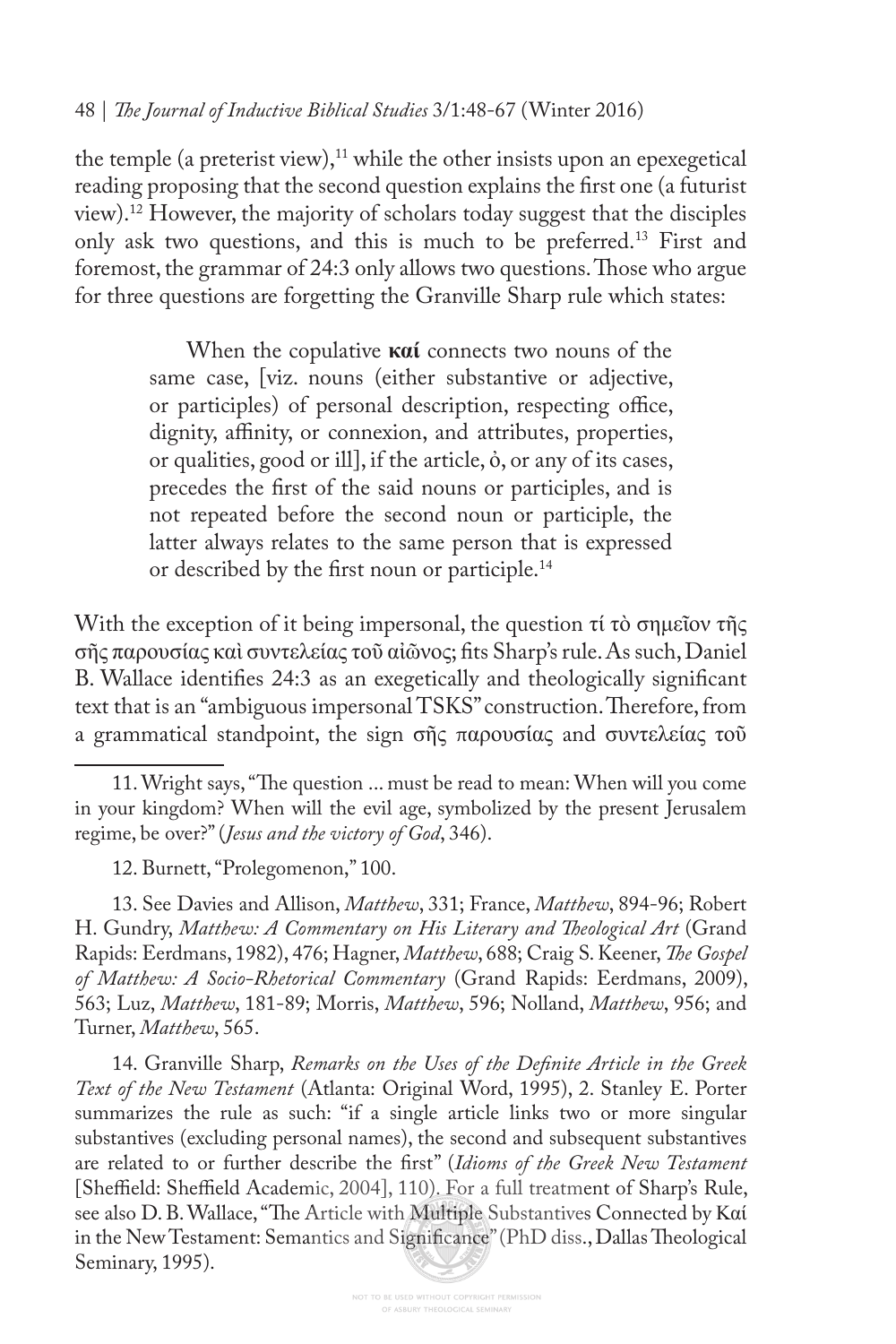αἰῶνος are governed by the defnite article τῆς and thus this constitutes a single question.<sup>15</sup> Thus, this question along with the first ("when will these things be?") comprises only two questions; a "when" (πότε) and a "what" (τί). Next, N. T. Wright's appositional interpretation is based upon a faulty assumption that only the Graeco-Roman meaning for παρουσία bears any weight upon the questions. In fact, as R. T. France points out (another preterist), Matthew "has introduced the term parousia, which he alone uses among the gospel writers but which was already established in Christian usage by the time he wrote … to highlight the climactic event which will be the theme of the second part of the discourse."16 Perhaps apposition works for the questions in Mark 13:4, but not so in Matthew as he redacts it to ft his own version of the discourse, not Mark's.17 Also, those who espouse an epexegetical reading do so to no avail as Luz demonstrates that an epexegetical understanding of καί in 24:3 is not the most natural reading and "there is nothing else in the text to support it."<sup>18</sup>

 So then, from grammatical and redactional standpoints, not to mention the majority of Matthean scholarship, the disciples' questions in 24:3 comprise two questions: (1) "when will these things be?" and (2) "what will be the sign of your coming and of the end of the age?"<sup>19</sup>

### *The Structure of the Answer (Matt 24:4–25:46)*

The second preliminary matter concerns the structure of Jesus' answer in 24:4–25:46. Unfortunately, some scholarly treatments of the Olivet Discourse do not examine the Matthean account in its entirety.<sup>20</sup>

15. Hagner, *Matthew*, 688. Morris says, "they are parts of a connected whole" (*Matthew*, 596).

16. France, *Matthew*, 895.

17. Ben Witherington III insists that "the redactional character [of parousia] in Matthew 24 must be considered virtually certain" (*Jesus, Paul, and the End of the World: A Comparative Study in New Testament Eschatology* [Downers Grove, IL: InterVarsity, 1992], 171).

18. Luz, *Matthew*, 191.

19. From here on, Question One will refer to "when will these things be?" and Question Two will refer to "what will be the sign of your coming and of the consummation of the age?"

20. Longstreth only covers 24:1-31; Lassman only covers chapter 24; Turner only covers 24:1-41 ("Structure and Sequence"); Buzzard only covers 24:1-35; Walvoord only covers 24:1-42 ("Posttribulational Rapture"); and Watchel only covers 24:1-31.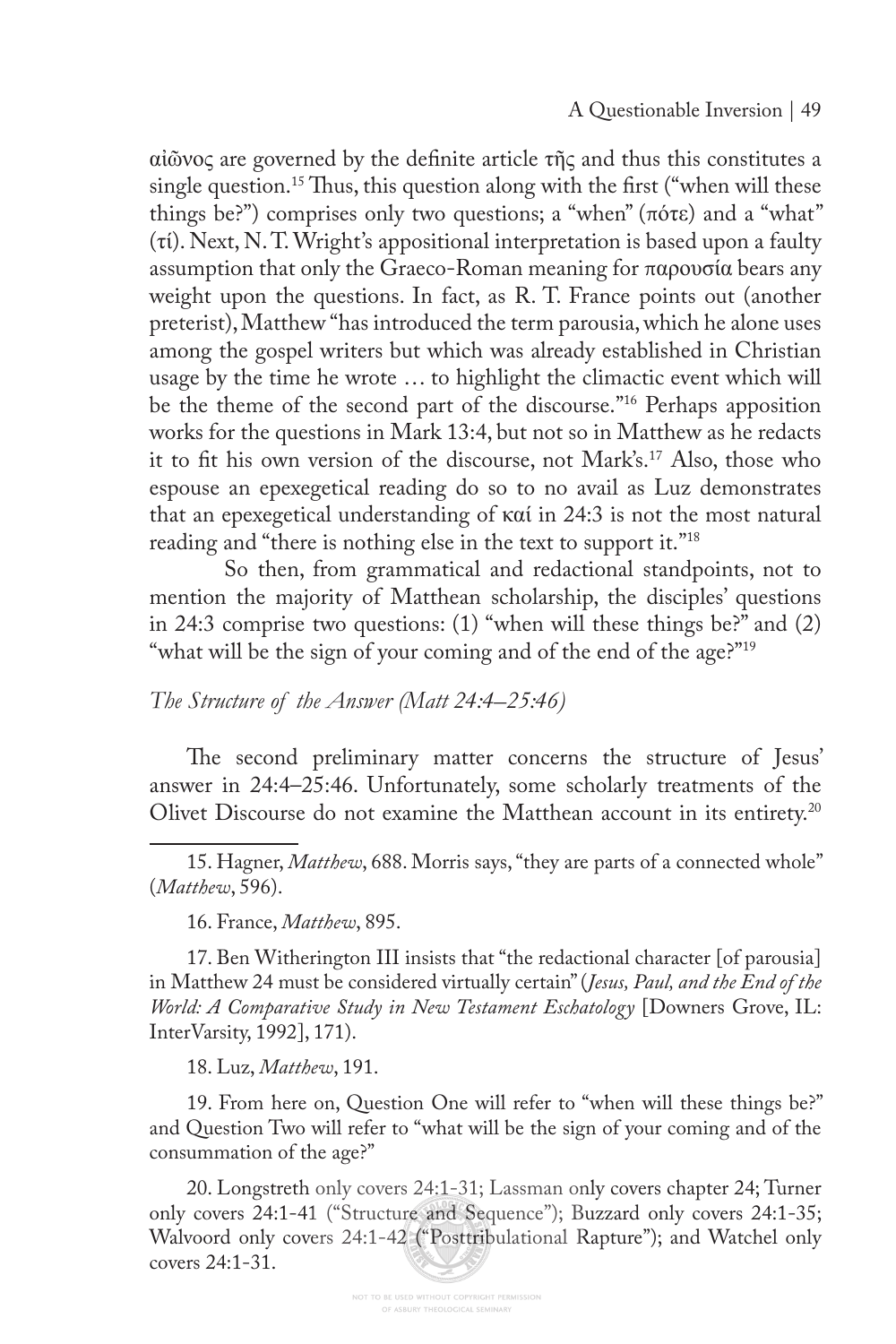Conversely, in order to understand it, scholars need to examine the whole of Matt 24-25, not just parts of it since it is in fact a literary unit. For those that do, while most agree on the divisions of pericopae, nearly every interpreter has a different macro structure to the Olivet Discourse.<sup>21</sup> Moreover, some even prefer to include Matt 23.22 While there is no consensus, two interpretive camps emerge with some structuring it with three parts and others with two. The former sees the three parts as such: (1) 24:4-35, (2) 24:36–25:30, and (3) 25:31-46.23 Luz actually argues that the three part division of Matt 24-25 is nearly universal; however, this is quite an overstatement.<sup>24</sup> The latter disagrees about where the two-part division actually occurs. Donald A. Hagner distinguishes the two parts by their "types of material: exposition in 24:4-36 and parables of exhortation in the remainder of the discourse (24:37–25:46)."25 David L. Turner and France both make the division between 24:4-35 and 24:36–25:46, and this reading is preferred for several reasons.<sup>26</sup>

21. The pericopae are typically divided as such: 24:4-14, 15-28, 29-31, 32-35, 36-44, 45-51; 25:1-13, 14-30, 31-46.

22. There is much value in doing so for literary purposes. However, Matt 24:4–25:46 is a self-contained unit in response to the questions of 24:3. Also, Matt 23 and Matt 24-25 are interrupted with a brief narration in 24:1-2 which is a transition that ends ch. 23 and begins chs. 24-25. See Jason Hood, "Matthew 23- 25: The Extent of Jesus' Fifth Discourse," *JBL* 128 (2009): 527-43. Gundry also argues along the same lines: "the transition in 24:1-3 unites rather than divides" (*Matthew*, 474).

23. V. K. Agbanou, *Le discours eschatologique de Matthieu 24-25*: *Tradition et re,daction* (Paris: Gabalda, 1983); Davies and Allison, *Matthew*, 326-435; Nolland, *Matthew*, 954-1037. Agbanou deviates from this a bit in creating the divisions as 24:1-36; 24:37—25:30; and 25:31-46.

24. Luz, *Matthew*, 179. He only cites one exception: F. W. Beare, "The Synoptic Apocalypse: Matthean Version," in John Reumann, ed., *Understanding the Sacred Text: Essays in Honor of Morton S. Enslin on the Hebrew Bible and Christian Beginnings* (Valley Forge, PA: Judson, 1972) 117-33 at 118-19. Beare divides it into two parts (24:1-42; 24:43–25:46), but Luz obviously has not read widely enough concerning this.

25. Hagner, *Matthew*, 684.

26. See France, *Matthew*, 936; and Turner, *Matthew*, 565. Turner says, "Jesus' fnal discourse answers the disciples' questions (24:1-3) with an initial didactic section (24:4-35) followed by exhortations (24:36-25:46) on alertness (24:36- 25:13), trustworthiness (25:14-30), and compassion (25:31-46)" (*Matthew*, 565). Even though he does not discuss the macro structure, Gundry recognizes that 24:36 marks a new development about the παρουσία (*Matthew*, 491-92). Moreover,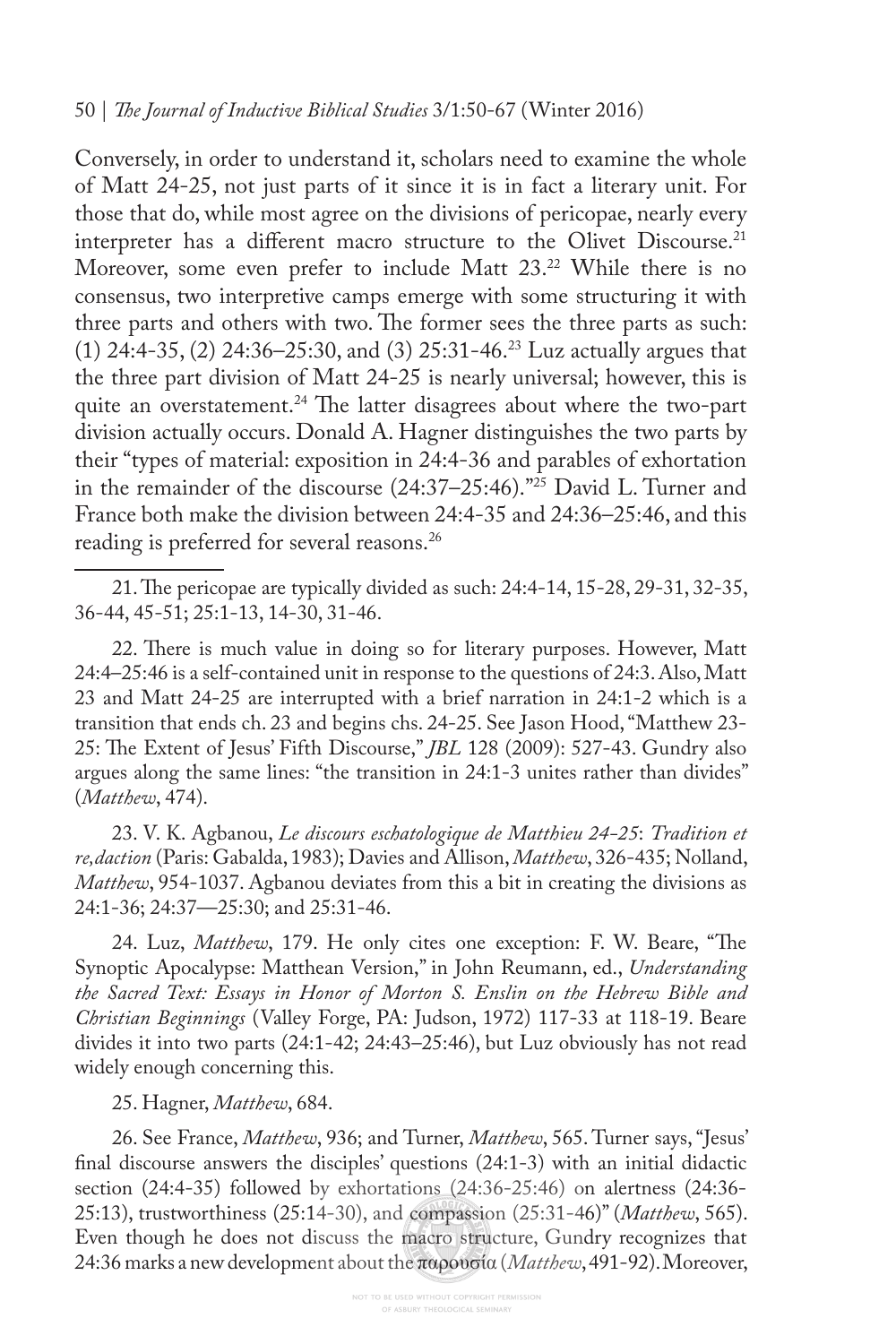First, there is a clear break at 24:36. Turner illumines, "At 24:36 the tone becomes more paraenetic with the stress shifting from 'What will happen?' to 'So what?'"27 Moreover, not only does the tone change, but περὶ δέ marks a new development or topic.28 France rightly notes that περὶ δέ "is the rhetorical formula for a new beginning," and "the phrase marks the transition from the frst of the two questions asked in v. 3 to the second."29 Furthermore, a new theme is introduced in 24:36, namely, the unknown timing of the παρουσία which then recurs in each of the pericopae throughout 24:36–25:46. A further confrmation of this division is the fact that many scholars who view the structure as tripartite agree that 24:36 is the division marker between the first and second sections.<sup>30</sup>

Regrettably, some scholars confuse 24:32-35 as the opening of the second section.<sup>31</sup> Matthew 24:32-35, however, concludes 24:4-31 in a general and summative manner. The generalized "all these things (πάντα

Lassman identifes 24:35 as a transitional verse and 24:36 as introducing the new topic ("Matthew 24," 61-62).

27. Turner, *Matthew*, 565.

28. Cf. Matt 22:31; Mark 12:26; 13:32; John 16:11; Acts 21:25; 1 Cor 7:1, 25; 8:1; 12:1; 16:1, 12; 1 Thess 4:9; 5:1. The only exceptions of  $\pi \epsilon \rho i$  δέ not marking a new subject in the NT are Matt 20:6 and 27:46.

29. France, *Matthew*, 936-37. He also references *Did*. 6:3; 7:1; 9:1; 11:3 which uses περί δέ "to introduce a new subject" (*Matthew*, 937). Lassman confrms: "the presence of περί δέ indicates that Jesus is beginning a new subject in this verse" ("Matthew 24," 63).

30. Davies and Allison call v. 36 "the introduction" for the three following parables which are concerned with "the delay of the *parousia*, preparedness for the end, and recompense at the great assize" (*Matthew*, 374). Further, they say, "This verse … both brings to a close the previous section … and introduces verses which unfold the practical implications of Jesus' eschatological utterances" (*Matthew*, 377). Nolland also makes the division at 24:36: "Jesus' extended discourse here divides into three major sections: 24:4-35 give Jesus' response to the question of v. 3; 24:36-25:30 take their point of departure from the note of uncertainty about the timing of the coming of the Son of Man, introduced in v. 36; and25:31-46 portray the decisive separation of people carried out at the fnal judgment by the Son of Man, and the basis on which it will take place" (*Matthew*, 956).

31. Keener does this because 24:32 begins seven consecutive parables (*Matthew*, 588). Luz argues for a style change moving from Jesus' third person predictions to directly addressing "his hearers" (*Matthew*, 207). Morris goes so far as to suggest that the break is at 24:29 on the basis of the παρουσία language there that continues throughout the rest of the discourse (*Matthew*, 608-9). Hagner does something similar and sees 24:29-36 as a unit (*Matthew*, 708-10).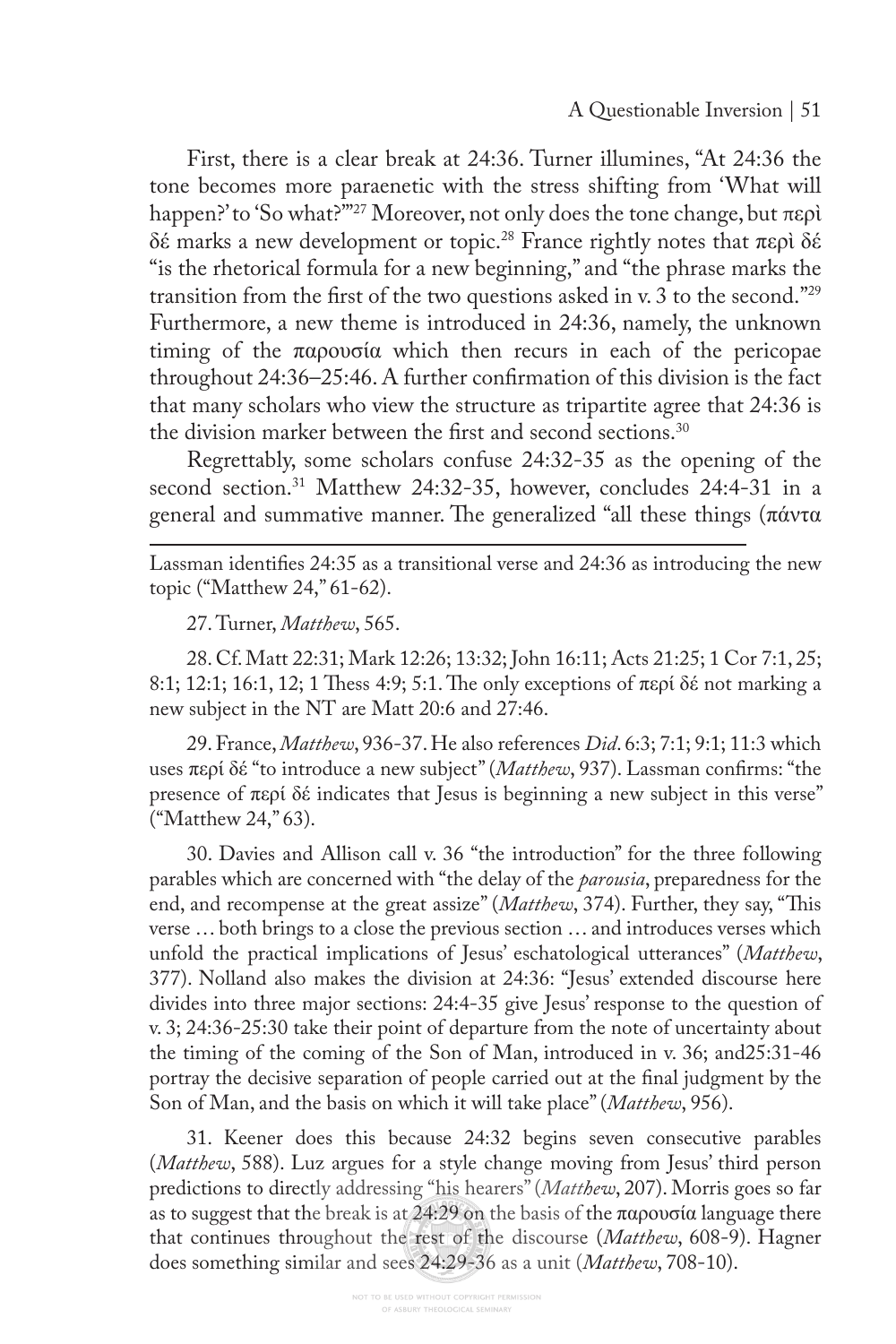52 | *Te Journal of Inductive Biblical Studies* 3/1:52-67 (Winter 2016)

ταῦτα)" in 24:33-34 point backwards to the particulars of 24:4-31 and even more so echo the generic sense of the disciples' frst question, "when will these things  $(\tau \alpha \tilde{\nu} \tau \alpha)$  be?" (24:3).<sup>32</sup>

Contra the tripartite advocates, 25:31-46 actually concludes the second section more than beginning a new one. As France argues, the theme of the παρουσία stretches all the way until the end of 25:46, and even finds its "majestic climax" in 25:31-46.<sup>33</sup> The problem, of course, is that παρουσία does not occur in this pericope, which argues against the case that it climaxes the theme of the unknown timing of Jesus' coming. However, France acknowledges this and responds by saying, "it is the context rather than the wording of this passage which allows the reader to associate this judgment scene with the time of the parousia."<sup>34</sup> For these reasons, therefore, it is best to follow France, Turner, and Lassman's twofold structure.<sup>35</sup>

## **A Questionable Inversion**

Now that we have presented our case for two questions in 24:3 and a dually structured response, the discussion will now turn to explore France's and Luz's positions, and my own proposed solution to their variances.

### *The Connection between 24:3 and 24:4–25:46 (France)*

First, in accordance with France, the primary topic of Section One  $(24:4-35)$  is the destruction of the temple. This connects directly to the disciples' first question, "when will these things be?" The "these things" (ταῦτα) is an anaphoric demonstrative pronoun pointing back to Jesus' prediction in 24:2 that "Truly I tell you, not one stone will be left here upon another; all will be thrown down." What follows, then, focuses primarily upon the events that would surround the temple's destruction, and this is made most evident in 24:15-28.<sup>36</sup> However, the primary topic shifts in Section Two (24:36–25:46) to the unknown timing of the παρουσία: "that day and hour no one knows" (24:36), "you do not know on what day" (42),

36. Keener, *Bible Background*, 111-15.

<sup>32.</sup> France, *Matthew*, 928-31.

<sup>33.</sup> France, *Matthew*, 957.

<sup>34.</sup> France, *Matthew*, 960.

<sup>35.</sup> From here on, Section One will refer to 24:4-35 and Section Two will refer to 24:36–25:46.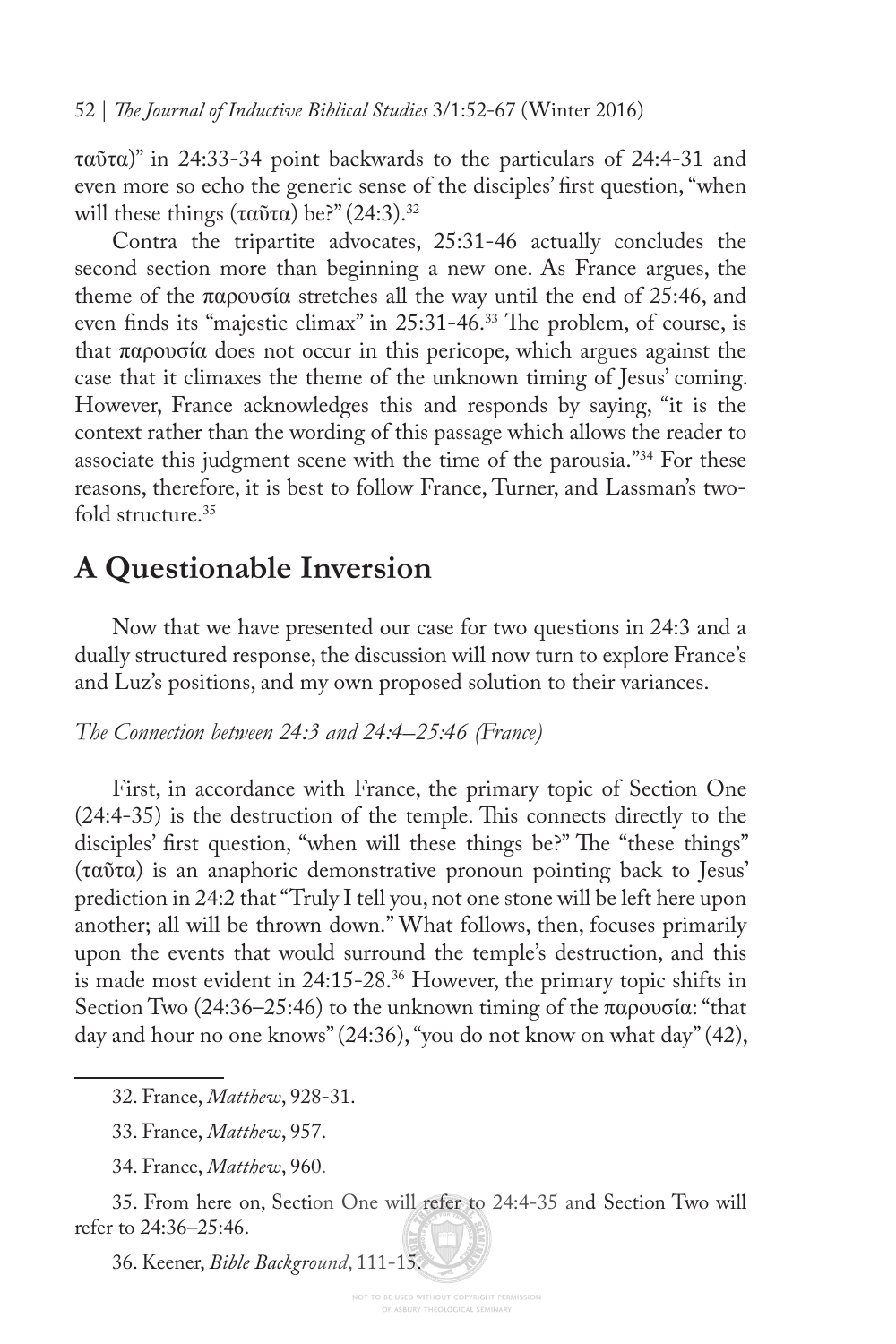"an unexpected hour" (44), "when he arrives" (46), "on a day when he does not expect him and at an hour the he does not know" (50), "the bridegroom came" (25:10), "you know neither the day nor the hour" (13), "the master of those slaves came" (19), and "When the Son of Man comes" (31). France explicates this even further:

> The first part of the question posed by the disciples was "*When* will these things happen?" and the answer is accordingly structured around a series of time indicators which lead up to the climax of the destruction of the temple within the current generation. This is in sharp contrast to the new section which will begin in 24:36, and which will answer the second half of the disciples' question: in that section there are no specifc time indicators, and indeed the starting point for the whole section is that the day and hour of the *parousia* cannot be predicted, and that it will come without any "sign" or prior warning, so that one must always be ready for it. Thus one event (the destruction of the temple) falls within defned and predictable history, and those who know what to look for can see it coming, while the other (the *parousia*) cannot be tied down to a time frame, and even Jesus does not know when it will be and so will offer no "sign."37

However, even though the major topics are the temple's destruction in Section One and the  $\pi\alpha\rho o\nu\sigma\alpha$  in Section Two, that does not necessarily mean that timing and the interrogative "when" govern Section One or that signs and the interrogative "what" governs Section Two.<sup>38</sup>

*The Disconnect between 24:3 and 24:4–25:46 (Luz)*

Second, in accordance with Luz, it is not apparent that Jesus answers the disciples' questions, that is to say, there is a disconnection between

37. France, *Matthew*, 899.

<sup>38.</sup> Turner argues similarly to France and myself, but thinks that the whole discourse is centered upon ethics rather than "what" or "when": "Jesus gives a twopart answer to the disciples' two-part question, albeit the two parts of their question and his answer do not match. The disciples are concerned with the impending destruction of the temple and Jesus's age-ending coming. Jesus is concerned not so much with the 'when?' and the 'what?' of these events as he is with the 'so what?'" (*Matthew*, 570).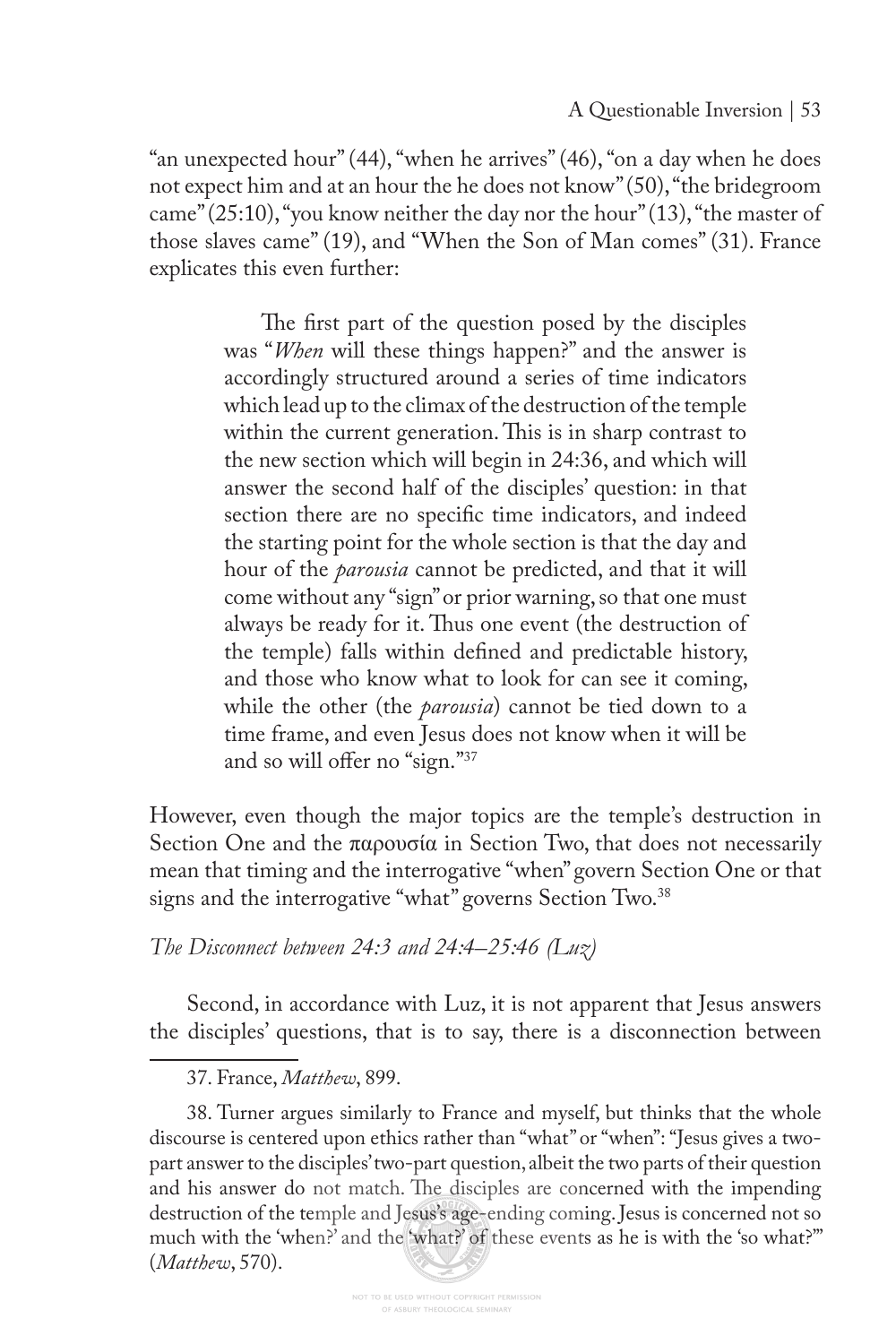the question of 24:3 and the answer in 24:4–25:46. In other words, the relationship between the question and answer is somewhat ambiguous and unclear. Luz's argument is that,

> Both of the questions the disciples asked – not just the frst one – are in a sense rejected by Jesus' discourse that follows. Jesus does not precisely answer the question about the time of the destruction of Jerusalem, even though he says much in vv. 15-22 about the destruction of Jerusalem and also often (vaguely) refers to time ("then" seven times). He also answers the question about the sign only by speaking in v. 30 of a sign that in reality is no sign.<sup>39</sup>

What is more, there is hardly any timing language or themes about "when" these things will happen in 24:4-35. While "whenever" (ὅταν) appears twice in Section One (24:15, 33), this is not the same as "when" (πότε) from Question One (24:3). Moreover, both Question One and Section One have more to do with signs and instructions thereabout than they do with temporality.

In addition, there is hardly any "sign" language describing the παρουσία and consummation in 24:36–25:46. While both France and Luz suggest that Jesus' point is that there is no sign, one would expect Jesus to say something similar to what he spoke in 12:39 and 16:4 — "no sign will be given to it except the sign of the prophet Jonah" – if that were the case. $40$ 

 In some ways, then, Jesus rejects the questions of 24:3, particularly in that Section One does not possess much time language and Section Two does not have much sign language. As such, a solution must be sought to this dilemma.

<sup>39.</sup> Luz, *Matthew*, 191. Later he adds, "The first of the two questions of the disciples in 24:3 ('When will this be?') has not been answered in vv. 4-28" (*Matthew*, 207).

<sup>40.</sup> France says, "But no such answer can be offered to the second part, because the events of which it speaks are not part of predictable history. And so there can be no 'sign' of Jesus' *parousia* and the end of the age" (*Matthew*, 936). Luz says, "He also answers the question about the sign only by speaking in v. 30 of a sign that in reality is no sign" (*Matthew*, 191). He does not even think that signs of the παρουσία come up in Section Two. Lassman argues as well that Jesus cannot provide signs for the παρουσία because its coming will be unexpected and on a day no one knows ("Matthew 24," 17-40).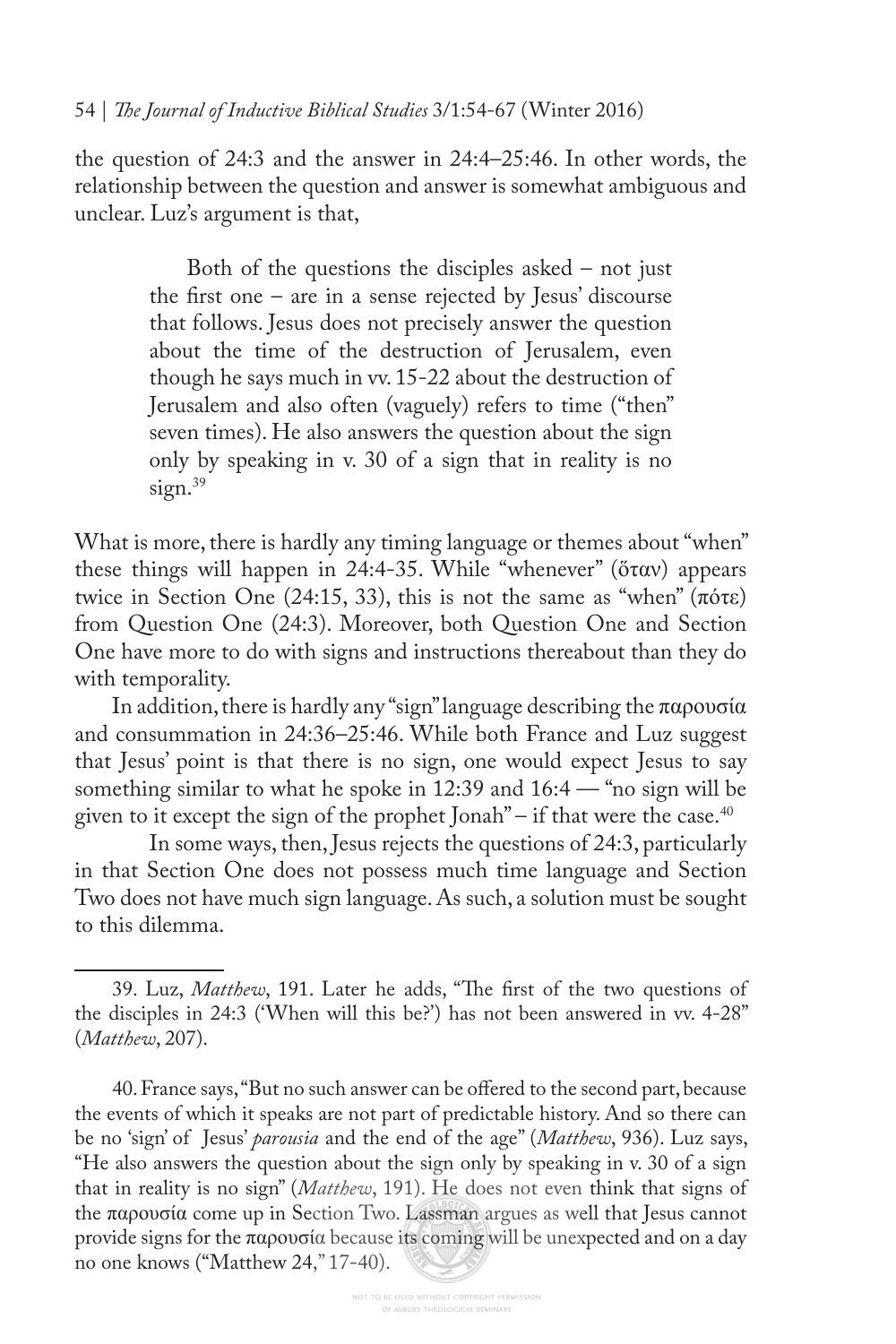### *The "What" of Section One (24:4-35)*

By and large, while Section One (24:4-35) deals primarily with the temple's destruction, it does so in a manner of "what" instead of "when." In this way, Matthew places his emphasis here upon describing "signs" (plural not singular), not the temporal. In many ways, 24:4-35 possesses the qualities of a list and Luz says this is so much so that he identifes these verses as "a chronological sequence."41 Craig S. Keener too mentions that these listings of signs were quite common in Jewish antiquity.<sup>42</sup> These are the listed signs in Section One: deception (4), false messiahs (5), wars and rumors of wars (6), nation against nation (7), kingdom against kingdom (7), famines (7), earthquakes (7), persecution via torture and death (9), large apostasy (10), betrayal (10), false prophets (11), deception (11), increase of lawlessness (12), lack of love (12), global evangelization (14), the desolating sacrilege (15), great tribulation (21), false messiahs (24), false prophets (24), great signs and omens (24), deception (24), sun darkened (29), moon darkened (29), falling stars (29), heavens shaken (29), and fnally "the sign of the Son of Man" (30).

This is hardly the tale of timing the destruction of the temple, but rather a list of signs and portents describing the conditions about the destruction of the temple.43 As such, Matt 24:4-35 is dealing with the "what" during the temple's destruction, not the "when" of it. Thus, Jesus seems to answer a question here closer to "what will be the signs of these things [the temple's destruction]?" than "when will these things be?" In this way, then, Jesus is responding to an inverted form of Question One, replacing "when" (πότε) with "what sign" (τί τὸ σημεῖον) from Question Two and transforming "sign" into the plural "signs." Thus, the question that Jesus seems to answer in 24:4-35 is "what will be the signs of these things?" (τί τὰ σημεῖα τούτων ἔσται;).

<sup>41.</sup> Luz, *Matthew*, 181.

<sup>42.</sup> Keener, *Matthew*, 566-70. Keener lists a plethora of citations of ancient sources that list signs and portents.

<sup>43.</sup> The repeated use of τότε in 24:4-35 is in fact an element of timing and constitutes some aspects of "when" in this section. BDAG states that this is used "to introduce that which follows in time." However, it notes that τότε is a favorite of Matthew (90 occurrences; used 17 times in Matt 24-25, 8 times in Section One and 9 times in Section Two). Perhaps, then, it can be attributed more to Matthew's style than to him focusing upon time in 24:4-35.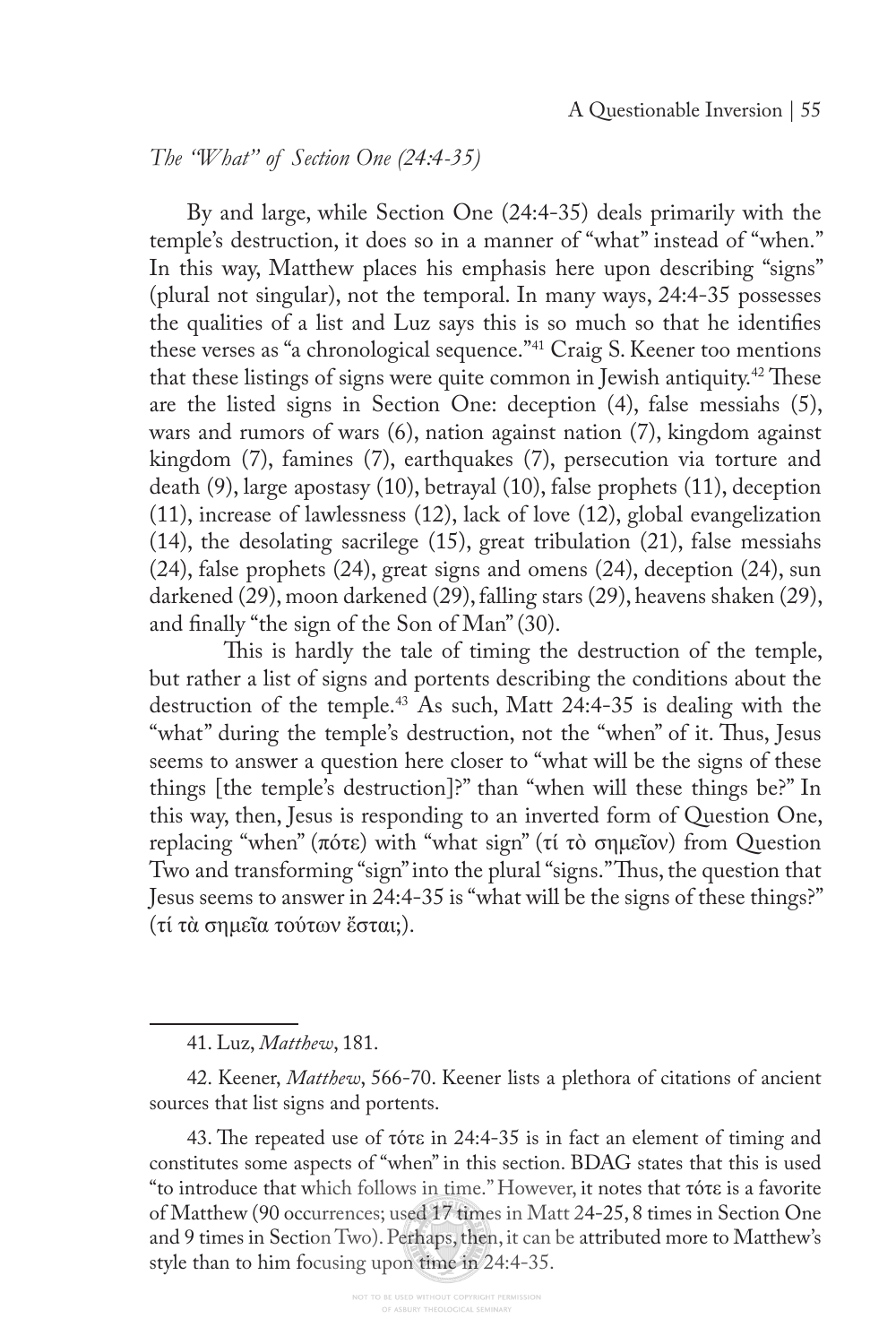56 | *Te Journal of Inductive Biblical Studies* 3/1:56-67 (Winter 2016)

*The "When" of Section Two (24:36–25:46)*

Lastly, while Section Two (24:36–25:46) deals mainly with the παρουσία and συντέλεια, it does so in a manner of "when" instead of "what." As such, it emphasizes the timing, not description of signs. The repetitious theme throughout this section concerns the "when" of the παρουσία. Jesus' answer of course is that it is unknown and unexpected: "that day and hour no one knows" (24:36), "you do not know on what day" (42), "an unexpected hour" (44), "when he arrives" (46), "My master is delayed" (48), "on a day when he does not expect him and at an hour the he does not know" (50), "the bridegroom was delayed" (25:5), "you know neither the day nor the hour" (13), "after a long time the master of those slaves came" (19), and "when the Son of Man comes in his glory" (31).<sup>44</sup> This recurring literary theme hammers the point home that Section Two is dealing with the "when" of the παρουσία and consummation of the age, not the "what" or sign of it.45

Thus, Jesus seems to answer a question closer to "when will your coming and the consummation of the age happen?" than to "what will be the sign of your coming and of the consummation of the age?" In this way, then, Jesus is responding to an inverted form of Question Two, trading "what sign" (τί τὸ σημεῖον) with "when" (πότε) from Question One. Tus, the question that Jesus seems to answer in 24:36–25:46 is "when will your coming and the consummation of the age happen?" (πότε ἡ σὴ παρουσία καὶ συντέλεια τοῦ αἰῶνος ἔσται;).

<sup>44.</sup> Nearly every commentator notes this theme. E.g., Hagner, says, "Beginning already in v. 36, the predominant note of the parables that follow (through 25:13) is the unknowable time of the parousia" (*Matthew*, 684); Luz also comments: "with 'day and hour' a new theme is introduced – the uncertainty of the time" (*Matthew*, 212); Davies and Allison add, "V. 36 is the introduction. Its declaration of eschatological ignorance grounds the entire section" (*Matthew*, 374).

<sup>45.</sup> While there is plenty of "coming" and παρουσία language referring to its unknown timing, there is very little mention of the consummation of the age in 24:36–25:46. Perhaps the closest resemblance is in 25:31-46 concerning the Parable of the Sheep and the Goats. This final passage wraps up Matt 24-25 and does so in a consummative way by juxtaposing "eternal punishment" with "eternal life" (25:46). But in fact, the only other cognates of συντέλεια in Matt 24-25 are in Section One (τέλος in 24:6, 13, 14).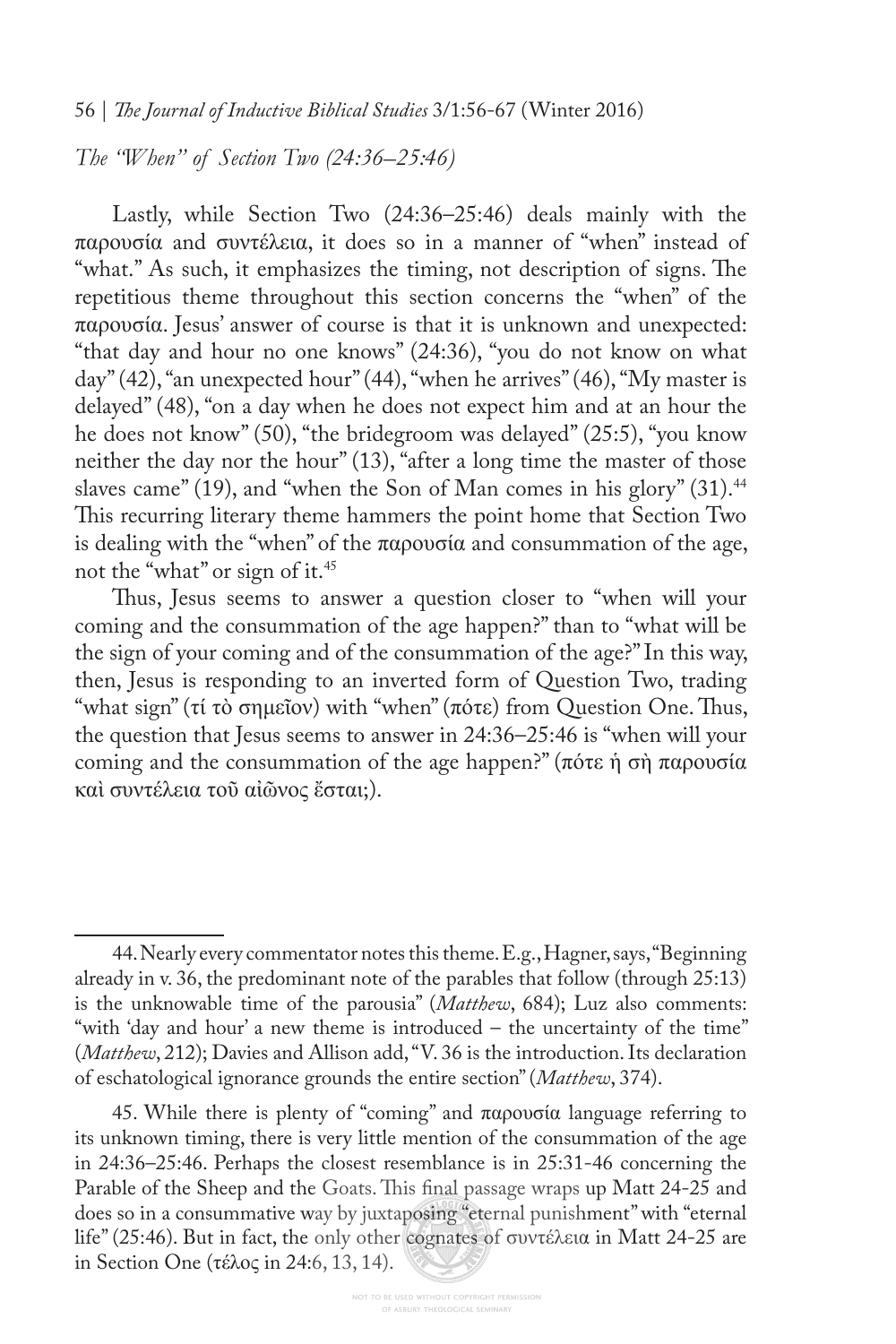# **Summary**

In sum, the chart below represents the argument and thought flow of this study.

| Reason 1                                                                                                                                                                         | Reason 2                                                                                                                                                                    | Reason 3                                                                                                                                                                          | Reason 4                                                                                                                                                                     |
|----------------------------------------------------------------------------------------------------------------------------------------------------------------------------------|-----------------------------------------------------------------------------------------------------------------------------------------------------------------------------|-----------------------------------------------------------------------------------------------------------------------------------------------------------------------------------|------------------------------------------------------------------------------------------------------------------------------------------------------------------------------|
| Connection<br>between<br>questions and<br>answers (France).                                                                                                                      | Disconnection<br>between<br>questions and<br>answers $(Luz)$ .                                                                                                              | Section One deals<br>with the temple's<br>destruction in the<br>manner of "what"<br>not "when."                                                                                   | Section Two deals<br>with the $\pi\alpha\rho\omega\sigma\alpha$<br>and end in the<br>manner of "when"<br>not "what."                                                         |
| <b>Evidence 1</b>                                                                                                                                                                | Evidence 2                                                                                                                                                                  | Evidence 3                                                                                                                                                                        | <b>Evidence 4</b>                                                                                                                                                            |
| Like Question<br>One, Section<br>One is about<br>the destruction<br>of the temple.<br>Like Question<br>Two, Section<br>Two is about the<br>$\pi\alpha\rho\omega\sigma\alpha$ and | Section One<br>has little timing<br>language about<br>the temple's<br>destruction.<br>Section Two<br>has little sign<br>language about<br>the $\pi\alpha\rho$ ovoi $\alpha$ | Matt 24:4-35<br>possesses list-like<br>qualities which<br>describes the signs<br>of the temple's<br>destruction.<br>Section One then<br>is characterized by<br>"what" not "when." | Matt 24:36-25:46<br>contains a repeated<br>theme about the<br>unknown timing<br>of the παρουσία<br>and end. Section<br>Two then is<br>characterized by<br>"when" not "what." |
| end.                                                                                                                                                                             | and end.                                                                                                                                                                    |                                                                                                                                                                                   |                                                                                                                                                                              |

## **A Corrective Function: Answering the "Why?"**

While this proposal provides an interpretive solution to France and Luz's discrepancies, the question of *why* Jesus responds to inverted questions still remains unanswered. The best explanation for this is that Jesus was correcting the disciples' wrong assumptions about the temple and the  $\pi \alpha \rho ovoi\alpha$ , that is, about history and eschatology. Put simply, Jesus' response inverts their questions to correct their faulty assumptions and presuppositions about the temple. Of course, for any good Jews like Jesus' disciples, it would have been quite shocking for Jesus to declare the destruction of their beloved temple. Already at the onset of the discourse, Matt 24:1-2 hints that a correction is in order with regard to the disciples' thinking about the temple.46 While the disciples were eager to show Jesus

<sup>46.</sup> This is contra Buzzard who purports, "It is a mistake to charge the disciples with ignorance or misunderstanding unless the text does this. The question therefore, as also their fnal question about the restoration of the Kingdom to Israel (Acts 1:6), was a well-informed question which is nowhere corrected by Jesus" ("Olivet Discourse," 17). Te text of Matt 24:1-2 does in fact indicate that a corrective is in order for the disciples. Gundry claims in a similar fashion, "Tis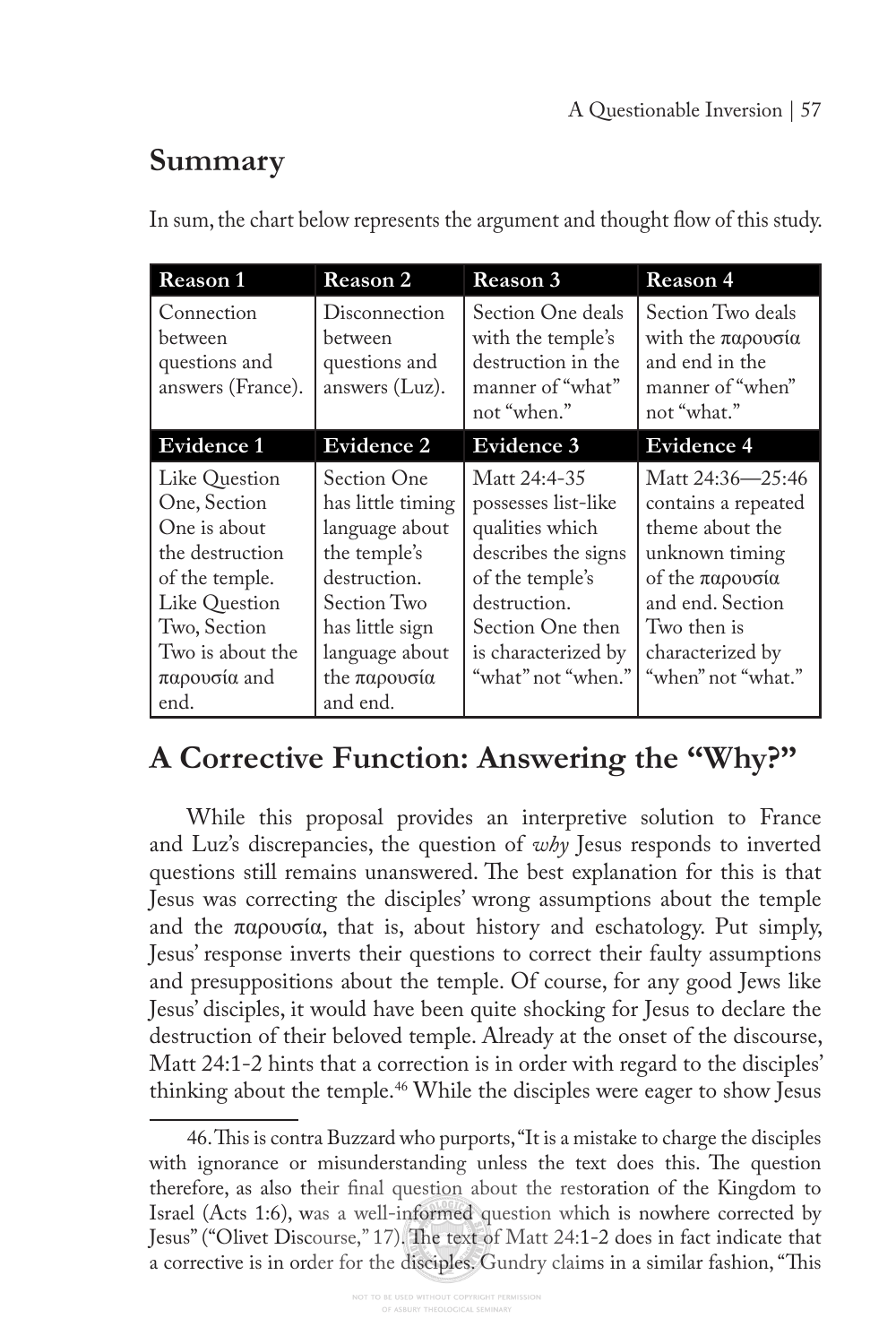### 58 | *Te Journal of Inductive Biblical Studies* 3/1:58-67 (Winter 2016)

the buildings of the temple (τὰς οἰκοδομὰς τοῦ ἱεροῦ), Jesus responds with a declaration that it will be destroyed. Concerning this, Luz asserts that "Matthew may want to suggest that the disciples lack understanding."<sup>47</sup> Furthermore, France notes,

> The disciples have been in a position to admire [the buildings of the temple] for a few days already, of course, but perhaps we are meant to understand this latest approach as a response to what Jesus has just said in 23:38: can he really mean that such a splendid complex is to be abandoned? At any rate, their superficial admiration for the buildings forms a powerful foil to Jesus' negative verdict.48

So then, even the outset of the Olivet Discourse in 24:1-2 indicates that the disciples need a corrective concerning their views of the temple.

### *Examples of Jesus Correcting by Not Answering Questions*

Elsewhere in the Gospel of Matthew, Jesus corrects people by not answering their questions. Forty times in the First Gospel people question Jesus.49 Of these, there are several instances where Jesus does not answer the questions precisely as they are asked of him, and often times the result of this is corrective. Even more so, it is noteworthy that this happens many times near the context of Matt 24-25, particularly in Matt 21-22.

In 21:23-27, "the chief priests and the elders" ask Jesus, "By what authority are you doing these things, and who gave you this authority?" (23). Luz comments that "Jesus poses a counterquestion in the style of a controversy story and makes his willingness to answer dependent on how

tailoring of the request to the response has the purpose of portraying the disciples as already having some understanding about Jesus' coming and the consummation of the age and as gaining further understanding," and elsewhere that "Matthew is simply tailoring the disciples' request [in 24:3] to the contents of Jesus' reply in order to portray the disciples as having understanding" (*Matthew*, 476-77). While this tends to be Matthew's redaction of Mark in a general sense, this is not always the case, and certainly not here.

47. Luz, *Matthew*, 166.

48. France, *Matthew*, 887.

49. Cf. Matt 3:14; 8:29; 9:11, 14; 11:3; 12:10; 13:10, 36, 54-56; 15:2, 12, 33; 16:1;17:10, 19; 18:1, 21; 19:3, 7, 16, 18, 20, 25, 27; 20:20; 21:16, 20, 23; 22:17, 28, 36, 46; 24:3; 26:17, 22, 25, 62; 27:11, 13.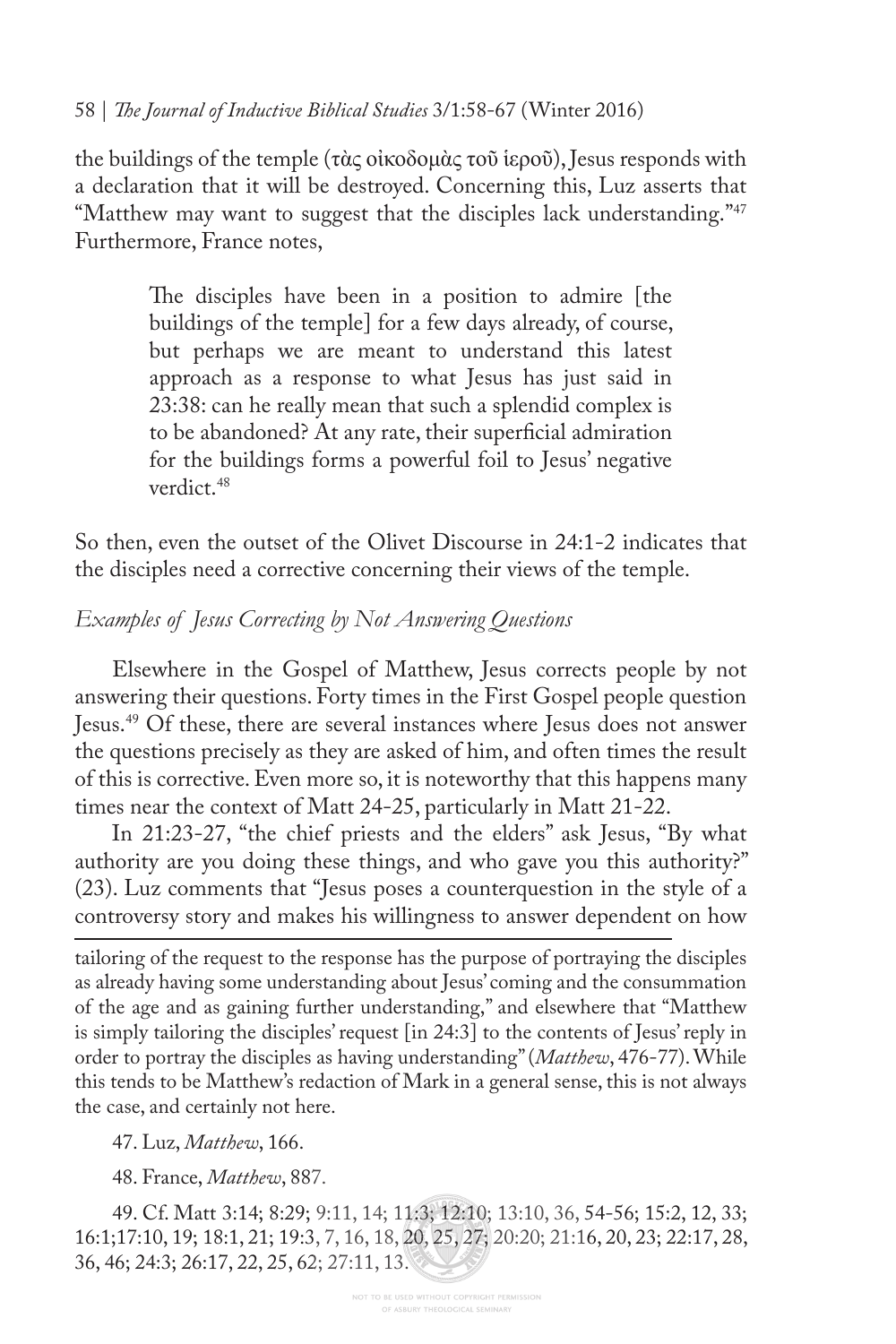they answer."50 Ultimately, since they do not answer Jesus, neither does Jesus answer them: "Neither will I tell you by what authority I am doing these things" (27). Luz concludes, "Therefore Jesus also refuses to answer their question."51

In 22:15-22, the Pharisees ask a yes-or-no question – "Is it lawful to pay taxes to the emperor, or not?"  $(17)$  – to which Jesus responds immediately with two questions of his own: "Why are you putting me to the test, you hypocrites?" (18), and "Whose head is this, and whose title?" (20). Their purpose of course was to entrap him with this yes-or-no question, but his answer eludes this snare. France comments:

> Jesus' answer famously avoids either of those dangerous alternatives. Is it then simply a clever evasion? As with his non-answer to the authorities in 21:23-27, there is more to it than that. In two ways it undercuts his questioners' position, and in so doing provides an answer in principle which has much wider application than simply to their trick question.<sup>52</sup>

So then, Jesus here does not directly respond with a yes-or-no, because "If [he] had merely responded to them with a simple, positive answer, he would not have seen through the malice of his opponents' trick question."<sup>53</sup>

In 2:23-33, the Sadducees scoff and ask Jesus: "In the resurrection, then, whose wife of the seven will she be? For all of them had married her" (28). Jesus' response makes no mention of this scenario that the Sadducees set regarding the wife and her seven husbands, but instead corrects their error by clarifying that there are no marriages in the resurrection (29-30). Luz concurs: "Jesus does not respond to their false question but turns immediately to a frontal attack: the opponents understand neither the Scriptures nor the power of God!"<sup>54</sup> To further this, the second part of his response addresses something that they did not even ask about, namely, the

54. Luz, *Matthew*, 70.

<sup>50.</sup> Luz, *Matthew*, 29.

<sup>51.</sup> Luz, *Matthew*, 30. France also argues in a similar line of thought: "[ Jesus' counterquestion] answers the question more obliquely where a direct pronouncement might have been used against him" (*Matthew*, 799).

<sup>52.</sup> France, *Matthew*, 830.

<sup>53.</sup> Luz, *Matthew*, 66.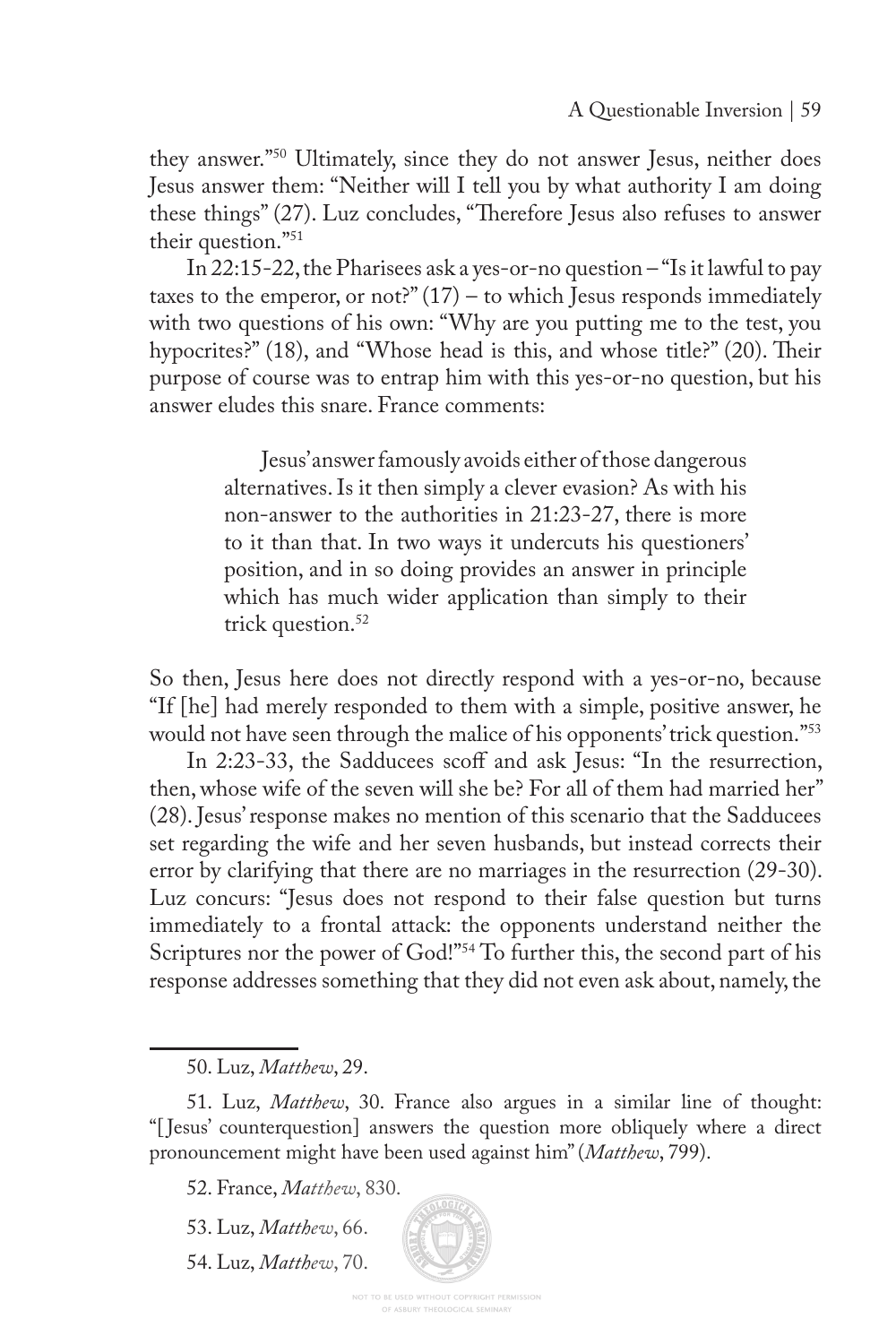#### 60 | *Te Journal of Inductive Biblical Studies* 3/1:60-67 (Winter 2016)

truth of the resurrection of the dead.<sup>55</sup>

In 22:34-40, while Jesus in fact answers the Pharisees' question about which commandment in the law is the greatest (36), he does not merely stop there but addresses another related matter which the Pharisees' did not inquire about – the second greatest commandment. France stresses, "Jesus goes beyond the scope of the original question to assert that 'a second' must be placed alongside it."56

So then, Jesus does not always accept questions asked of him and answers them in a prim and straitlaced manner. All of these examples above not only demonstrate Jesus' propensity to reject questions, but also their function as correctives to those who inquired. It is no coincidence, then, that this section of Matthew ends with the emphatic statement in 22:46, "No one was able to give him an answer, nor from that day did anyone dare to ask him any more questions," since the next question asked of Jesus is by the disciples in 24:3 — a further example of Jesus correcting those who ask him wrong questions by answering diferent questions than those asked of him.

#### *Examples of Jesus Correcting His Disciples*

What is even more pertinent to the discussion, although from a redactional standpoint Matthew tends to present the disciples in a more positive light than Mark, there are multiple occasions throughout the First Gospel where Jesus corrects his disciples, especially with regard to important matters such as the kingdom of heaven and their expectations of the Messiah. Here we will survey only two examples.

First, in 16:21-23, Jesus corrects Peter regarding his messianic ministry. After declaring just moments before "You are the Messiah, the Son of the living God" (16:16), Peter rebukes Jesus for saying that he will sufer, be killed, and then raised from the dead (16:21): "God forbid it, Lord! This must never happen to you" (16:22). Jesus responds with the strong corrective in 16:23, "Get behind me, Satan!"57 Hagner describes Peter's mistaken focus to be "on the triumphant aspects of the Messiah and the

<sup>55.</sup> France notes that just like 24:36 marks a new topic with περὶ δέ, so also it "signals a change of subject" here in 22:31 (*Matthew*, 840).

<sup>56.</sup> France, *Matthew*, 846. Luz also says, "Since [ Jesus cites the commandment of the love of neighbor from Lev 19:19 as the second basic commandment] without being asked, it is important" (*Matthew*, 83).

<sup>57.</sup> France notes, "Jesus' counterrebuke of Peter is remarkably severe" (*Matthew*, 634).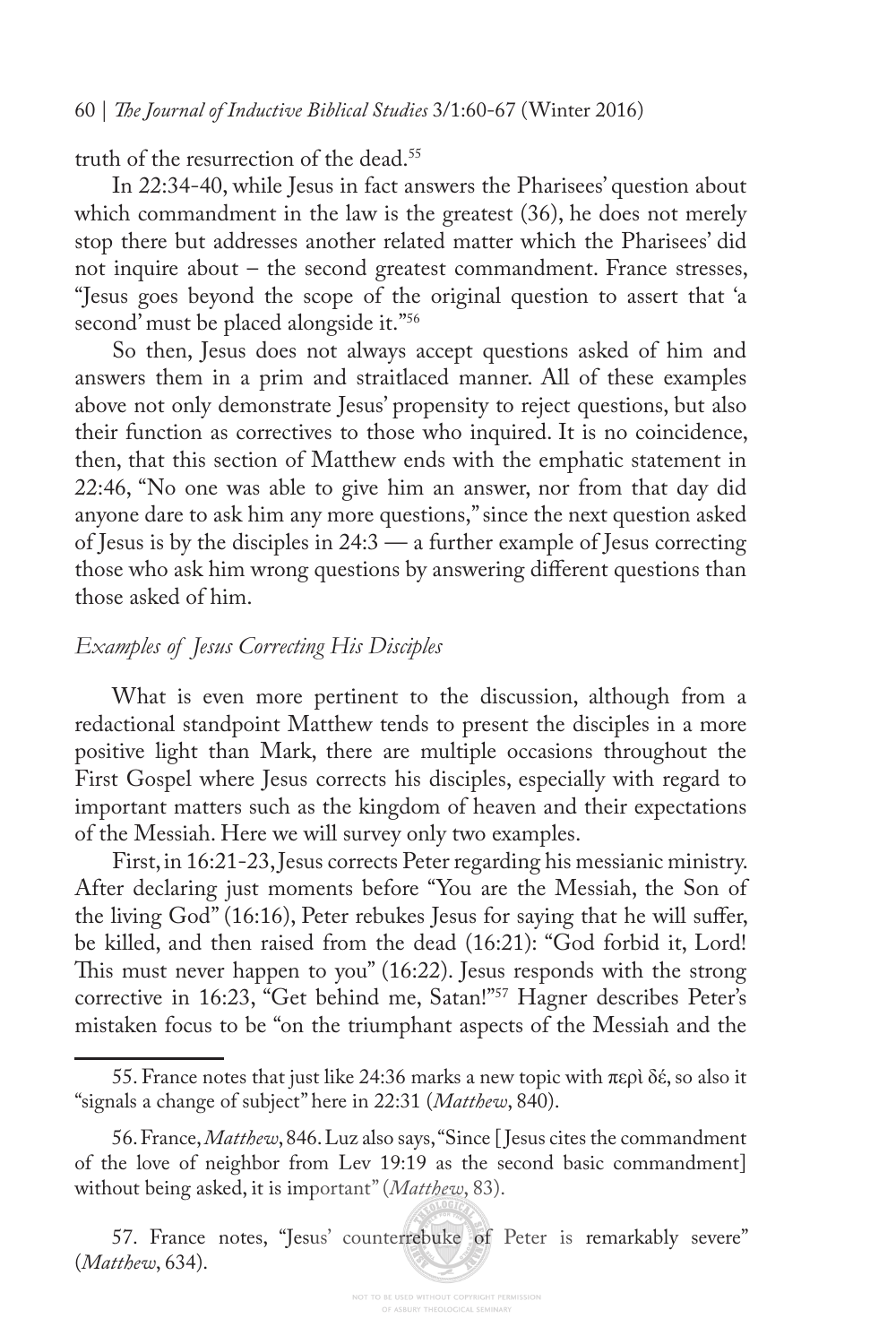messianic kingdom."<sup>58</sup> The essence of Jesus' correction here, then, is that Peter must "make room for the necessity of the sufering and death of Jesus."59 After this, Jesus speaks to all of his disciples in 16:24-28 clarifying that they all must take up their crosses and follow Jesus.

Second, in 18:21-22, Jesus corrects Peter's suggestion of forgiving as many as seven times. Jesus' response is "seventy-seven times" (22). Morris notes, "Jesus is not concerned with a petty forgiveness that calculates how many offenses can be disregarded before retaliation becomes acceptable. For him forgiveness is wholehearted and constant. He rejects Peter's seven times with decision."60 After this emendation, Jesus then "underlines his teaching with a parable" in 18:23-35.61

In sum, given that Jesus already corrected his disciples in Matt 24:1- 2, that Jesus corrected people by not precisely answering their questions elsewhere in Matthew, and that Jesus corrected his disciples elsewhere in Matthew, it follows therefore that the best explanation as to why Jesus inverted the disciples' questions in 24:3 is because they needed correction concerning their presuppositions about the temple's destruction and the παρουσία.

## **Conclusions**

Jesus' correction of the disciples in the Olivet Discourse reveals several aspects of the disciples' presuppositions concerning eschatology and history. First, it seems clear from Question One that they assumed that they needed to know the timing of the destruction of the temple. Second, from Question Two, they assumed that a sign would accompany the παρουσία and συντέλεια. The problem of course, as Jesus reproved, is that what needs to be known about all this is (1) that signs would accompany the destruction of the temple, and (2) the timing of the παρουσία and συντέλεια would remain unknown. In short, the disciples assumed the inverse of each of these events.

However, it is notable that Jesus does not correct the disciples' apparent distinguishing between the temple's destruction and the παρουσία and συντέλεια. Rather, he afrms their assumptions that these are separate events, not one and the same. His response shows that the temple's destruction was

- 60. Morris, *Matthew*, 471.
- 61. Morris, *Matthew*, 472.

<sup>58.</sup> Hagner, *Matthew*, 480.

<sup>59.</sup> Hagner, *Matthew*, 480.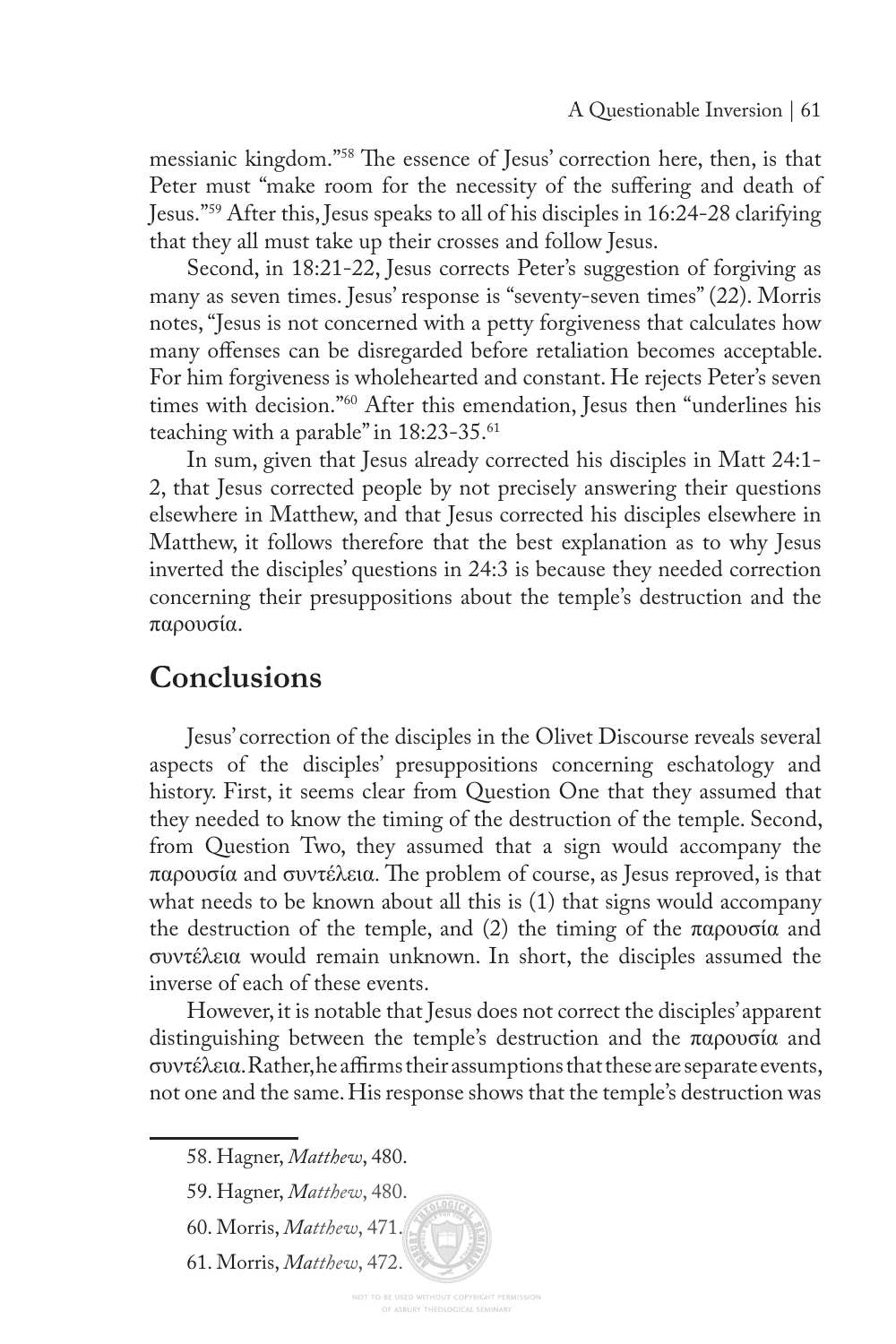historical (i.e. by the time of Matthew's writing, it had already taken place in A.D. 70), while the παρουσία and συντέλεια is eschatological (i.e. it had not happened yet and will happen at some unknown time in the future). What is more, he does not correct their apparent linking of the παρουσία and συντέλεια as the same event, or at least two events closely related to each other. As such, he affirms their assumptions that the παρουσία and συντέλεια are closely related eschatological or events.

Ultimately, Jesus corrected the disciples because it was imperative for his disciples (and Matthew's community) to understand clearly two very important events to early Christianity: (1) that the Jerusalem temple was going to be destroyed and this would be accompanied by signs which were vital for the survival of Christians during this time of great tribulation; and (2) that the timing of Jesus' παρουσία and συντέλεια would never be known, thus creating an urgency and constant readiness for all Christians (and particularly Matthew's community).

In this way, then, Jesus is redirecting his disciples (and Matthew his community) to the vital issues, the important matters that should consume their attention. The ultimate goal of Matthew here is to portray Jesus as a prophet who correctly prophesied the temple's destruction a generation before it happened, for the purpose to show how much more accurate he will be concerning his παρουσία and συντέλεια. If Jesus was right about the lesser matter of the temple (which is no small matter at all), how much more correct is he about the larger matter — his παρουσία and συντέλεια?

To recapitulate, the disciples frst asked, "When will these things happen?" but Jesus answered, "These will be the signs of this destruction of the temple," thus answering a diferent question: "What will be the signs of these things?" Secondly, the disciples asked, "What will be the sign of your coming and of the consummation of the age?" to which Jesus answered, "The timing of the παρουσία and συντέλεια is unknown, even to me," thus again answering a diferent question: "When will your coming and the consummation of the age happen?" All of this points to the conclusion that Jesus responds to inverted questions posed by the disciples, and serves as a corrective to their faulty presuppositions concerning these matters.

## **Implications**

With regard to the implications of this study, one major problem concerning the interpretation of the Olivet Discourse in Matt 24-25 is the overdependence upon theological commitments and presuppositions. There are in fact four interpretive camps: (1) futurist, (2) preterist, (3) traditional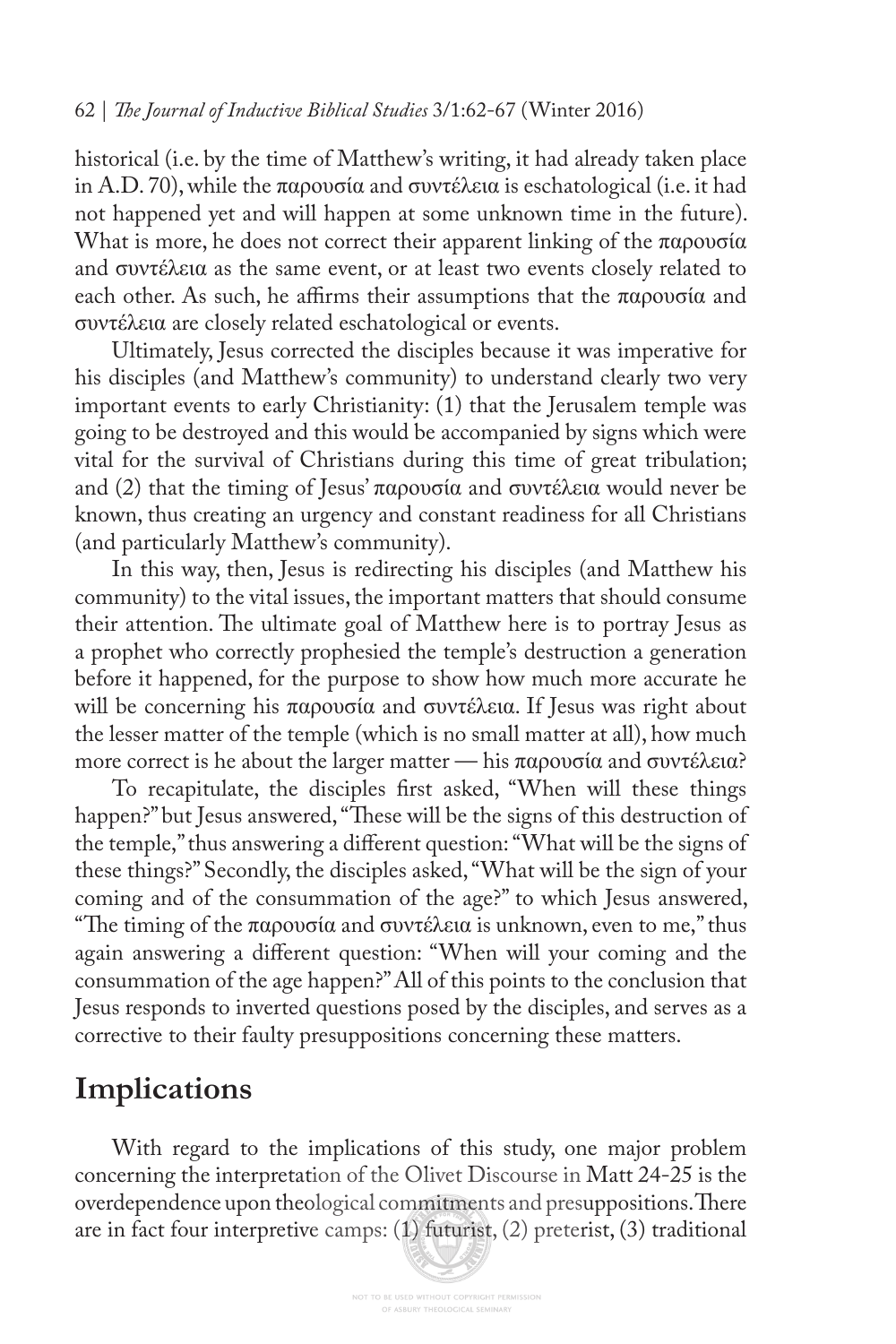preterist-futurist, and (4) revised preterist-futurist.<sup>62</sup> Proponents of the frst view tend to be Dispensationals and interpret nearly everything in the Olivet Discourse to be about a future, end-time great tribulation that had no fulfillment within the first century AD.<sup>63</sup> Advocates of the second view take the exact opposite position, namely, that nearly everything in Matt 24-25 occurred in the frst century pertaining to the destruction of the temple by the Romans in AD 70.<sup>64</sup> Adherents to the third view share features of the previous two and understand the eschatology in Matt

63. Turner cites these futurists ("Structure and Sequence," 4): Louis A. Barbieri Jr., "Matthew," *Te Bible Knowledge Commentary*, NT ed., ed. John F. Walvoord and Roy B. Zuck (Wheaton: Victor, 1983); John F. Hart, "A Chronology of Matthew 24:1-44," (Th.D. dissertation, Grace Theological Seminary, 1986); Walter K. Price, *Jesus' Prophetic Sermon* (Chicago: Moody, 1972); James F. Rand, "The Eschatology of the Olivet Discourse," (Th.D. diss., Dallas Theological Seminary, 1954); James F. Rand, "A Survey of the Eschatology of the Olivet Discourse," *BSac* 113 (1956): 162-73, 200-13; Stanley D. Toussaint, *Behold the King: A Study of Matthew*  (Portland, OR: Multnomah, 1980); John F. Walvoord, *Matthew: Ty Kingdom*  come (Chicago: Moody, 1974); and George C. Fuller, "The Structure of the Olivet Discourse," (Th.D. Dissertation, Westminster Theological Seminary, 1964).

See also some other futurist sources that I have found: Buzzard, "Olivet Discourse," 11-22; Daniel J. Harrington, "Polemical Parables in Matthew 24-25," *USQR* 44 (1991): 287-98; Larry D. Pettegrew, "Interpretive Flaws in the Olivet Discourse," *MSJ* 13 (2002): 173-90; Eugene W. Pond, "Who Are 'the Least' of Jesus' Brothers in Matthew 25:40?" *BSac* 159 (2002): 436-48; Eugene W. Pond, "Who Are the Sheep and Goats in Matthew 25:31-46?" *BSac* 159 (2002): 288-301; Walvoord, "End of the Age," 109-16; Walvoord, "Signs of the End of the Age," 316-326; Walvoord, "Time of the End," 206-14; Walvoord, "Posttribulational Rapture," 257-66; Bruce A. Ware, "Is the Church in View in Matthew 24-25?" *BSac* 138 (1981): 158-72; and Wenger, "Hermeneutical Keys," 127-58.

64. Turner cites these preterists ("Structure and Sequence," 4): Harold Fowler, *Te Gospel of Matthew*, 4 vols ( Joplin, MO: College, 1985); R. T. France, T*he Gospel according to Matthew: An Introduction and Commentary*, TNTC (Leicester/Grand Rapids: Inter-Varsity/Eerdmans, 1985); J . Marcellus Kik, *Matthew Twenty-four: An Exposition* (Swengel, PA: Bible Truth Depot, 1948); R. V. G. Tasker, *Te Gospel according to St. Matthew*, TNTC (Grand Rapids: Eerdmans, 1961). See also some other preterist sources that I have found: France, *Matthew*; Longstreth, "Matthew 24;" R. C. Sproul, *Te Last Days according to Jesus* (Grand Rapids: Baker, 1998); Michael P. Theophilos, *The Abomination of Desolation in Matthew 24:15* (Library of New Testament Studies 437; New York: T&T Clark, 2012); and Wright, *Jesus and the victory of God*.

<sup>62.</sup> Turner provides the best summary of these views, especially over against those who see only three views combing the two preterist-futurist groups, ("Structure and Sequence," 3-27).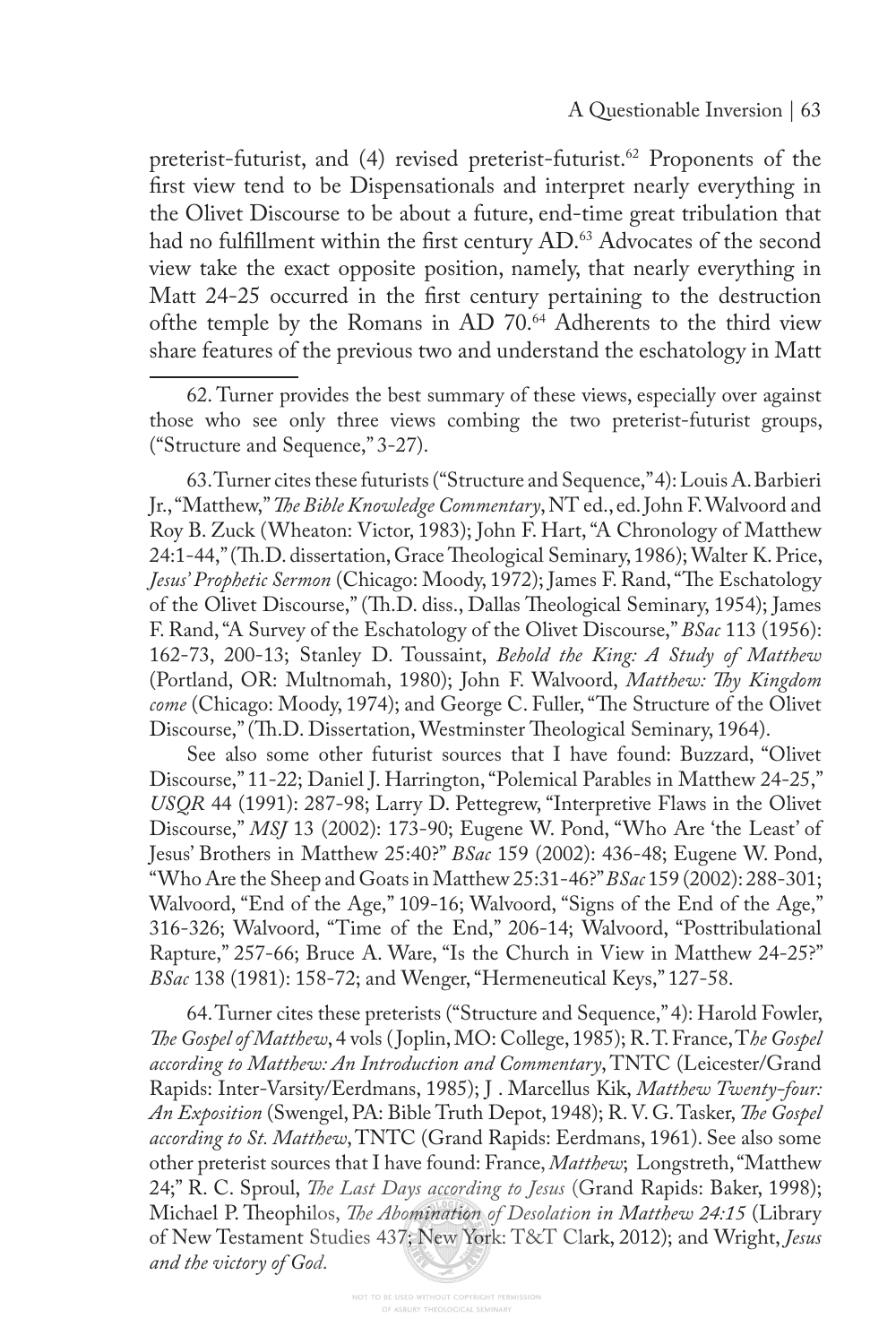#### 64 | *Te Journal of Inductive Biblical Studies* 3/1:64-67 (Winter 2016)

24-25 to hold a tension between the "already, not yet," that is, some aspects were already fulflled in AD 70, while others have not yet been fulflled and await a final, eschatological consummation.<sup>65</sup> As such, they argue that several facets of Matt 24-25 have a "double reference," one to the historical events of AD 66-73 and one to the fnal, eschatological events right before the second coming of Jesus. This position sees the situation here as a "bothand" scenario, not "either-or" like the frst two. Afliates of the fourth view modify the third ever so slightly in that they think the various pericopae in Matt 24-25 alternate between references to the church age, the destruction of the temple, and the second coming of Jesus.<sup>66</sup>

Now of course the problem is not that there are multiple positions and lack of consensus. Rather, the problem lies in the fact that whichever of the four views one holds to a large degree will determine the outcome of that interpreter's stance on whether or not Jesus answers the disciples' questions in 24:3 and how many of them he answers in 24:4–25:46. For example, for futurists, they interpret Jesus as only answering Question Two and actually avoiding Question One altogether.<sup>67</sup> This is due to their presuppositions

66. Turner cites these revised preterist-futurists ("Structure and Sequence," 4): D. A. Carson, "Matthew," *Te Expositor's Bible Commentary*, vol. 8 (Grand Rapids: Zondervan, 1984); David Wenham, "This Generation Will Not Pass...': A Study of Jesus' Future Expectation in Mark 13" in *Christ the Lord*, ed. H. H. Rowdon (Leicester: InterVarsity, 1982), 127-50. See also William M. Wachtel, "Understanding the Olivet Discourse," *Journal from the Radical Reformation* 12 (2004): 3-10.

67. Walvoord says, "Matthew does not record Christ's answer to the frst

<sup>65.</sup> Turner cites these traditional preterist-futurists ("Structure and Sequence," 4): Gundry, *Matthew*; William Hendriksen, *Te Gospel of Matthew* (Grand Rapids: Baker, 1973); Anthony T. Hoekema, *Te Bible and the Future* (Grand Rapids: Eerdmans, 1979); and George Eldon Ladd, *Te Presence of the Future* (Grand Rapids: Eerdmans, 1974).

See also some other traditional preterist-futurist sources that I have found: G. R. Beasley-Murray, *Jesus and the Last Days: Te Interpretation of the Olivet Discourse* (Peabody, MA: Hendrickson, 1993); Davies and Allison, *Matthew*; Hagner, *Matthew*; Keener, *Matthew*; George Eldon Ladd, *A Teology of the New Testament* (Grand Rapids: Eerdmans, 1974); Lassman, "Matthew 24"; Luz, Matthew; Benjamin L. Merkle, "Who Will Be Left Behind? Rethinking the Meaning of Matthew 24:40-41 and Luke 17:34-35," *WTJ* 72 (2010): 169-79; Morris, *Matthew*; C. Marvin Pate, "Revelation 6: An Early Interpretation of the Olivet Discourse," *CTR* 8 (2011): 45-55; Turner, *Matthew*; Turner, "Structure and Sequence;" and Dan O. Via, "Ethical Responsibility and Human Wholeness in Matthew 25:31-46," *HTR* 80 (1987): 79-100.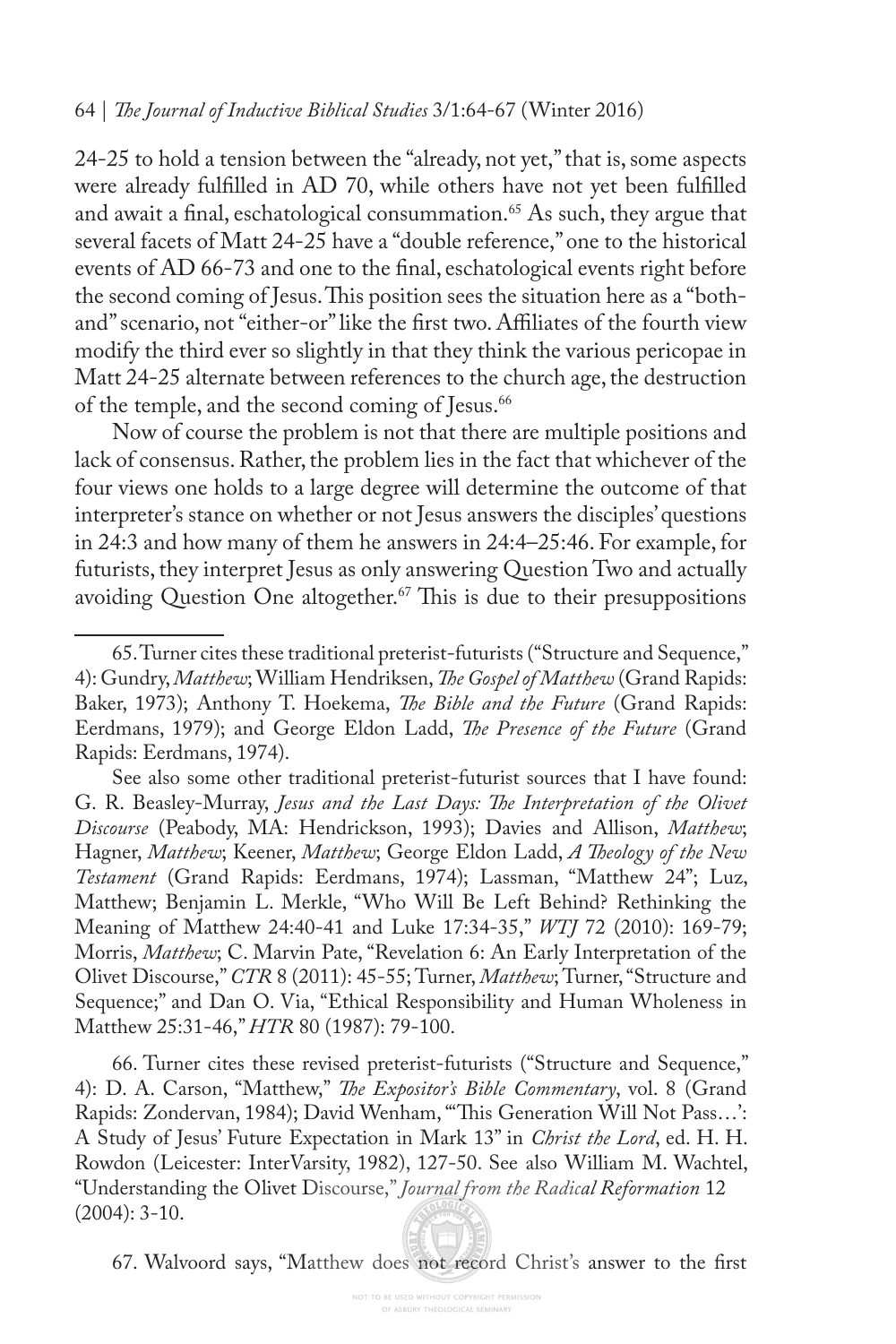that everything here is about future eschatological events and not about historical happenings of the first century.<sup>68</sup> For preterists, they construe Jesus as only answering Question One and avoiding Question Two altogether. This is due to their deductions that everything here is about the historical events that transpired from AD 66-73 and culminated in the destruction of the Jerusalem temple by the Romans. For both of the preterist-futurist groups, they deduce that Jesus responds to both questions in some form or fashion (either answering or rejecting them) addressing both the historical destruction of the temple and the eschatological παρουσία and συντέλεια. This is because of their assumptions that Matt  $24-25$  is both historical and eschatological with "already, not yet" elements. There are, of course, exceptions. For instance, France (a preterist) views Jesus answering both questions one at a time, while Anthony Buzzard (a futurist) views Jesus answering both questions "beautifully."69 However, this is not the rule.

In response to this problem, the present study offers a corrective to these various approaches. Instead of theological presuppositions guiding interpretation, the text itself and its structure should lead one's exegesis of Matt 24-25. In light of the present study, since Jesus answers inverted questions and corrects the disciples, perhaps this could also serve to correct scholars and disciples today who might also be asking wrong questions of Matt 24-25 concerning eschatology and history and be presuming notions thereof that are foreign to Jesus and the Olivet Discourse. Presuppositions aside, the dual structure of Matt 24:4–25:46 and its correlation to the two questions of 24:3 inform us that Jesus answers one historical question in Section One—the destruction of the temple—and one eschatological question in Section Two—the παρουσία and συντέλεια. 70 Among the four

question but does record the answer to questions (2) and (3) which both deal with the second coming of Christ…What they were really questioning was, what were the signs of the approaching kingdom?" ("Postribulational Rapture," 260). Elsewhere, he says, "In this discourse, Christ answered their questions concerning the signs of the end of the age and of His second coming" ("End of the Age," 110).

68. For Dispensationals, Matt 24–25 describes Israel in the great tribulation and the instructions therein have nothing to do with the church.

69. Buzzard says, "Jesus' answer corresponds beautifully to the question posed" ("Olivet Discourse," 16).

70. I am not suggesting that the destruction of the temple was not viewed as an eschatological event; rather that it is something that already took place in history which is in contrast to the παρουσία which is still yet to happen. In this way, "historical" here simply means what has already happened and "eschatological" what is yet to happen.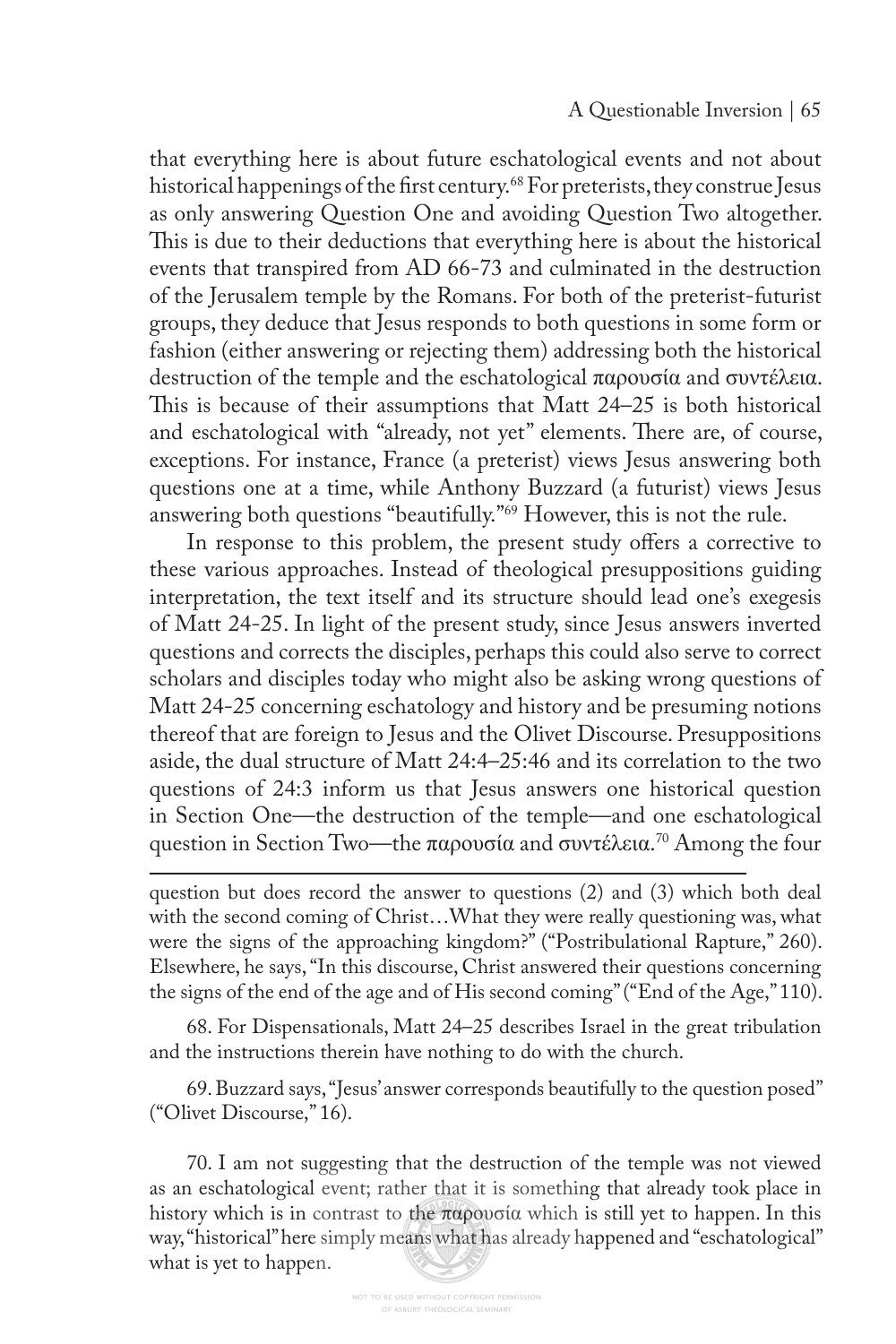views, the preterist-futurist positions are in closest resemblance to this due to their allowances for both history and eschatology in the Olivet Discourse. Perhaps, then, these "both-and" approaches of the traditional and revised preterist-futurists should be taken more seriously than the "either-or" approaches of the futurists and preterists. However, none of these positions are without fault and without need of correction; the point is that none of them should be used as dogma superimposed upon the text as is too often the case. The best way forward, then, would be to allow Jesus' corrective to his disciples in 24:4–25:46 to shape and correct our own theological commitments and presuppositions regardless of whichever one of the four views we may fnd ourselves favoring.